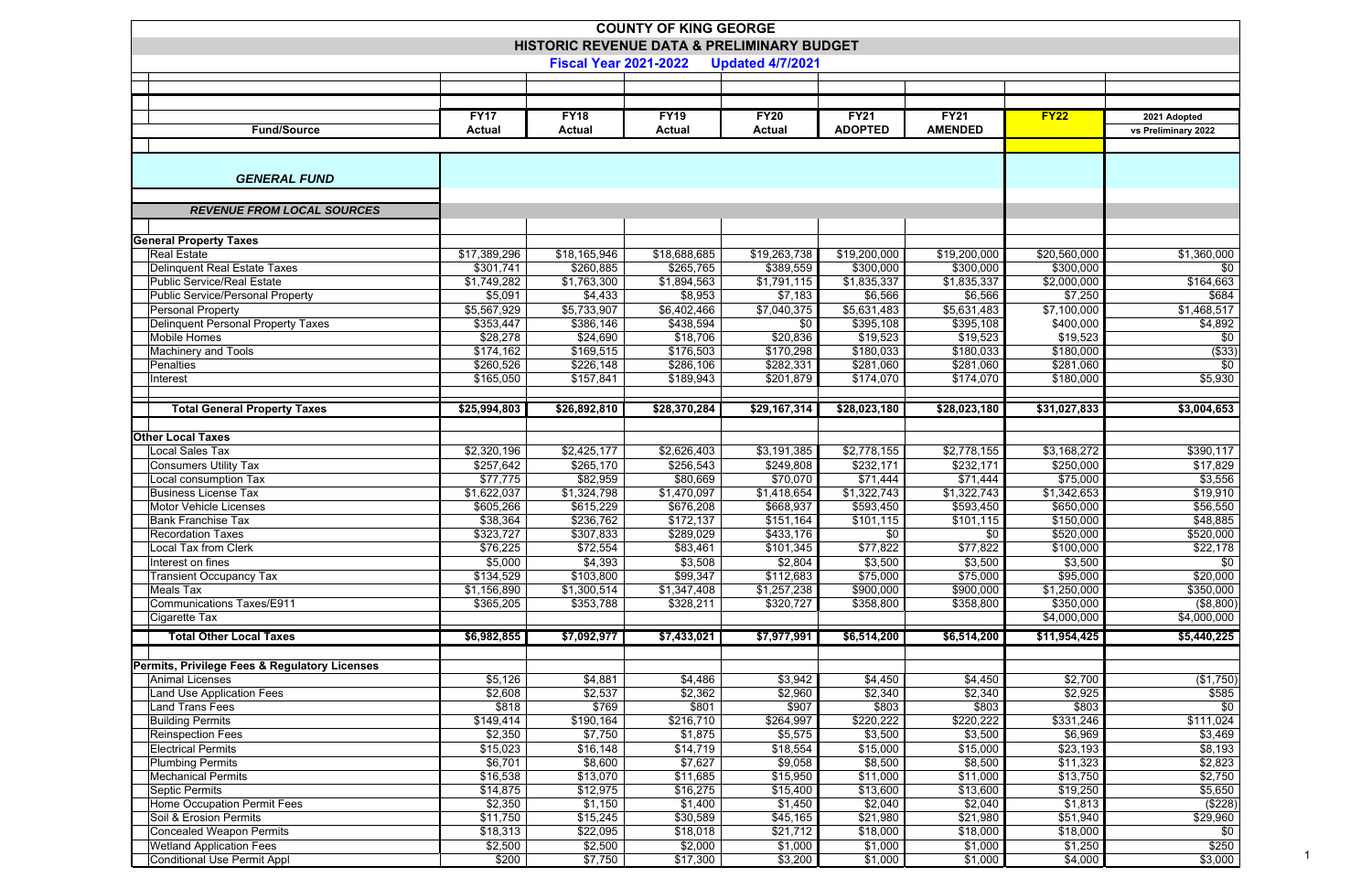|                                                                            |                   |                   | <b>COUNTY OF KING GEORGE</b> |                         |                               |                               |                   |                         |  |  |  |
|----------------------------------------------------------------------------|-------------------|-------------------|------------------------------|-------------------------|-------------------------------|-------------------------------|-------------------|-------------------------|--|--|--|
| HISTORIC REVENUE DATA & PRELIMINARY BUDGET<br><b>Fiscal Year 2021-2022</b> |                   |                   |                              |                         |                               |                               |                   |                         |  |  |  |
|                                                                            |                   |                   |                              | <b>Updated 4/7/2021</b> |                               |                               |                   |                         |  |  |  |
|                                                                            |                   |                   |                              |                         |                               |                               |                   |                         |  |  |  |
|                                                                            |                   |                   |                              |                         |                               |                               |                   |                         |  |  |  |
|                                                                            | <b>FY17</b>       | <b>FY18</b>       | <b>FY19</b>                  | <b>FY20</b>             | <b>FY21</b><br><b>ADOPTED</b> | <b>FY21</b><br><b>AMENDED</b> | <b>FY22</b>       | 2021 Adopted            |  |  |  |
| <b>Fund/Source</b>                                                         | <b>Actual</b>     | <b>Actual</b>     | <b>Actual</b>                | <b>Actual</b>           |                               |                               |                   | vs Preliminary 2022     |  |  |  |
| <b>Subdivision Plat Fees</b>                                               | \$0               | \$1,840           | \$9,230                      | \$15,900                | \$5,000                       | \$5,000                       | \$19,875          | \$14,875                |  |  |  |
| Preliminary Site Plan Review                                               | \$4,495           | \$14,035          | \$2,200                      | \$12,700                | \$2,000                       | \$2,000                       | \$15,875          | \$13,875                |  |  |  |
| <b>Rezoning Fees</b>                                                       | \$3,240           | \$360             | \$13,050                     | \$19,600                | \$5,000                       | \$5,000                       | \$24,500          | \$19,500                |  |  |  |
| <b>Zoning Permits/Fees</b>                                                 | \$28,025          | \$30,075          | \$38,000                     | \$51,250                | \$30,000                      | \$30,000                      | \$64,063          | \$34,063                |  |  |  |
| Landfill inspection fees                                                   | \$210,541         | \$214,075         | \$217,766                    | \$221,579               | \$222,120                     | \$222,120                     | \$226,000         | \$3,880                 |  |  |  |
| E-911 Signs/Maps                                                           | \$1,264           | \$340             | \$4,879                      | \$1,959                 | \$2,500                       | \$2,500                       | \$3,125           | \$625                   |  |  |  |
| <b>VSMP (Storm Water Management)</b>                                       | \$10,333          | \$3,057           | \$20                         | \$14,619                | \$5,000                       | \$5,000                       | \$18,274          | \$13,274                |  |  |  |
| <b>Total Permits, Fees &amp; Licenses</b>                                  | \$506,464         | \$569,419         | \$630,992                    | \$747,478               | \$595,055                     | \$595,055                     | \$860,871         | \$265,816               |  |  |  |
|                                                                            |                   |                   |                              |                         |                               |                               |                   |                         |  |  |  |
| <b>Fines &amp; Forfeitures</b>                                             |                   |                   |                              |                         |                               |                               |                   |                         |  |  |  |
| Court Fines & Forfeitures                                                  | \$154,689         | \$174,572         | \$135,746                    | \$127,289               | \$135,750                     | \$135,750                     | \$135,750         | $$0$                    |  |  |  |
| <b>DUI Restitution</b>                                                     | \$10,195          | \$9,490           | \$14,073                     | \$9,157                 | \$10,000                      | \$10,000                      | \$10,000          | \$0                     |  |  |  |
| <b>DMV Stop Fees</b>                                                       | \$14,196          | \$14,984          | \$28,695                     | \$31,032                | \$25,000                      | \$25,000                      | \$25,000          | \$0                     |  |  |  |
| <b>DMV Administrative Fees</b>                                             | \$14,203          | \$14,364          | \$20,506                     | \$21,857                | \$18,000                      | \$18,000                      | \$18,000          | \$0                     |  |  |  |
| Dog Violation Fees                                                         | \$4,600           | \$4,370<br>\$250  | \$6,205                      | \$4,195                 | \$5,500<br>\$750              | \$5,500<br>\$750              | \$5,500           | \$0                     |  |  |  |
| <b>Vehicle Registration Fees</b>                                           |                   |                   | \$1,000                      | \$250                   |                               |                               | \$750             | \$0                     |  |  |  |
| <b>Total Fines &amp; Forfeitures</b>                                       | \$197,883         | \$218,030         | \$206,225                    | \$193,780               | \$195,000                     | \$195,000                     | \$195,000         | \$0                     |  |  |  |
| <b>Revenue From Use of Money &amp; Property</b>                            |                   |                   |                              |                         |                               |                               |                   |                         |  |  |  |
| Revenue From Use Of Money                                                  | \$88,944          | \$127,100         | \$546,177                    | \$585,256               | $\sqrt{$140,000}$             | $\overline{$}140,000$         | \$140,000         | \$0                     |  |  |  |
| Revenue From Use Of Property                                               | \$18,593          | \$15,007          | \$22,282                     | \$8,610                 | \$22,000                      | \$22,000                      | \$22,000          | \$0                     |  |  |  |
| <b>Wireless Tower Lease</b>                                                | \$54,242          | \$53,776          | \$60,066                     | \$55,136                | \$52,500                      | \$52,500                      | \$60,000          | \$7,500                 |  |  |  |
|                                                                            |                   |                   |                              |                         |                               |                               |                   |                         |  |  |  |
| <b>Total Use of Money &amp; Property</b>                                   | \$161,780         | \$195,884         | \$628,525                    | \$649,002               | \$214,500                     | \$214,500                     | \$222,000         | \$7,500                 |  |  |  |
| <b>Charges For Services</b>                                                |                   |                   |                              |                         |                               |                               |                   |                         |  |  |  |
| Sheriff's Fees                                                             |                   |                   |                              |                         | \$0                           | \$0                           | \$0               | \$0                     |  |  |  |
| Law Library Fees                                                           | $\overline{50}$   | \$5,455           | \$2                          |                         | $\overline{60}$               | $\overline{50}$               | $\sqrt{6}$        | $\frac{$0}{$0}$         |  |  |  |
| <b>Local Court Appointed Attorney Fees</b>                                 | \$2,357           | \$1,950           | \$2,088                      | \$1,720                 | \$2,300                       | \$2,300                       | \$2,300           |                         |  |  |  |
| Courthouse Maintenance Fees                                                | \$30,595          | \$33,646          | $\overline{$}30,473$         | \$25,546                | \$31,000                      | \$31,000                      | \$31,000          | $\overline{$}0$         |  |  |  |
| <b>Commonwealth Attorney Fees</b>                                          | \$4,002           | \$3,119           | \$3,312                      | \$2,666                 | \$3,745                       | \$3,745                       | \$3,745           | $\sqrt{60}$             |  |  |  |
| <b>Courthouse Security Personnel Fee</b>                                   | \$55,989          | \$59,859          | \$54,754                     | \$43,417                | \$52,000                      | \$52,000                      | \$52,000          | $\sqrt{6}$              |  |  |  |
| Jail Admission Fee                                                         | \$3,325           | \$2,851           | \$2,843                      | \$2,285                 | \$2,800                       | \$2,800                       | \$2,800           | $\sqrt{6}$              |  |  |  |
| Charges for Parks and Recreation<br><b>Charges for Maps/Publications</b>   | \$110             | \$5               | \$0<br>\$5                   | \$0<br>\$0              | \$0<br>\$0                    | \$0<br>\$0                    | \$0<br>\$0        | \$0<br>\$0              |  |  |  |
| Other                                                                      | \$30              | \$261             | \$404                        | \$0                     | $\overline{60}$               | $\sqrt{60}$                   | $\overline{50}$   | $\sqrt{6}$              |  |  |  |
| <b>Local Witness Fees</b>                                                  |                   |                   | \$76                         | \$447                   | $\overline{30}$               | $\overline{50}$               | $\overline{50}$   | $\overline{50}$         |  |  |  |
| <b>Ambulance Fees</b>                                                      | \$559,000         | \$484,403         | \$568,362                    | \$720,975               | \$520,000                     | \$520,000                     | \$650,000         | \$130,000               |  |  |  |
|                                                                            |                   |                   |                              |                         |                               |                               |                   |                         |  |  |  |
| <b>Total Charges for Services</b>                                          | \$655,408         | \$591,549         | \$662,319                    | \$797,057               | \$611,845                     | \$611,845                     | \$741,845         | \$130,000               |  |  |  |
|                                                                            |                   |                   |                              |                         |                               |                               |                   |                         |  |  |  |
| <b>Miscellaneous Revenue</b>                                               |                   |                   |                              |                         |                               |                               |                   |                         |  |  |  |
| Miscellaneous Income                                                       | \$18,579<br>\$745 | \$53,095<br>\$552 | \$59,274<br>\$862            | \$131,330<br>\$870      | \$55,000<br>\$500             | \$55,000<br>\$500             | \$55,000<br>\$500 | \$0                     |  |  |  |
| <b>Misc-Animal Control Donations</b><br><b>Insurance Recoveries</b>        | \$37,258          | \$112,720         | \$37,923                     | \$57,567                | \$50,000                      | \$50,000                      | \$50,000          | \$0<br>$\overline{$0$}$ |  |  |  |
| Sale of County Property                                                    | \$5,517           | \$6,000           | \$14,678                     | \$20,806                | \$2,000                       | \$2,000                       | \$2,000           | $\overline{$0$}$        |  |  |  |
| Other                                                                      | \$258,286         | \$30,829          | \$36,853                     | \$23,677                | \$25,000                      | \$25,000                      | \$25,000          | \$0                     |  |  |  |
| Animal Control/Spay Neuter                                                 | \$574             | \$864             | \$500                        | \$688                   | \$600                         | \$600                         | \$600             | \$0                     |  |  |  |
|                                                                            |                   |                   |                              |                         |                               |                               |                   |                         |  |  |  |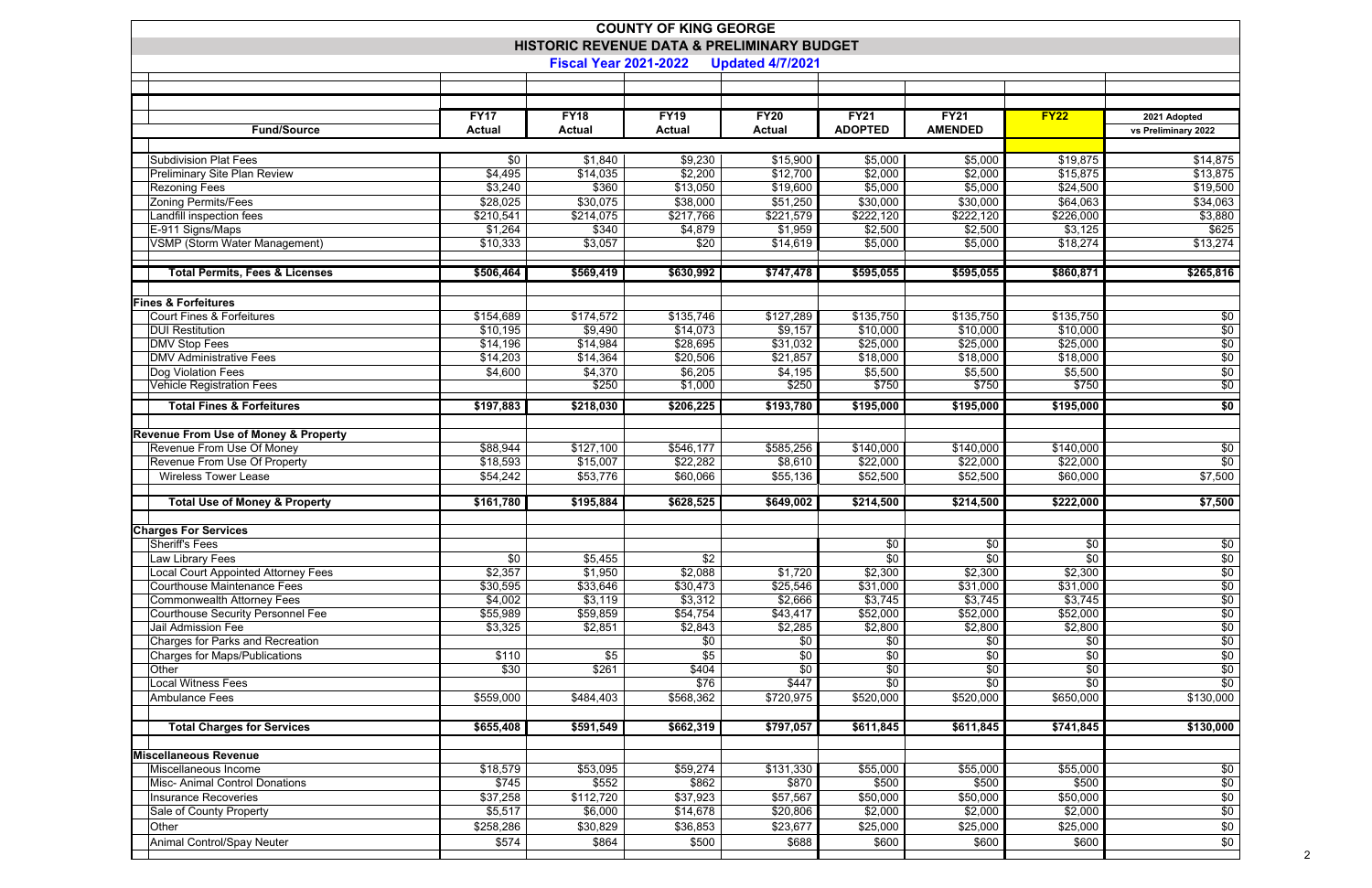|                                                                                         |                       |                              | <b>COUNTY OF KING GEORGE</b>               |                         |                               |                               |                        |                        |
|-----------------------------------------------------------------------------------------|-----------------------|------------------------------|--------------------------------------------|-------------------------|-------------------------------|-------------------------------|------------------------|------------------------|
|                                                                                         |                       |                              | HISTORIC REVENUE DATA & PRELIMINARY BUDGET |                         |                               |                               |                        |                        |
|                                                                                         |                       | <b>Fiscal Year 2021-2022</b> |                                            | <b>Updated 4/7/2021</b> |                               |                               |                        |                        |
|                                                                                         |                       |                              |                                            |                         |                               |                               |                        |                        |
|                                                                                         |                       |                              |                                            |                         |                               |                               |                        |                        |
| <b>Fund/Source</b>                                                                      | <b>FY17</b>           | <b>FY18</b>                  | <b>FY19</b>                                | <b>FY20</b>             | <b>FY21</b><br><b>ADOPTED</b> | <b>FY21</b><br><b>AMENDED</b> | <b>FY22</b>            | 2021 Adopted           |
|                                                                                         | <b>Actual</b>         | <b>Actual</b>                | <b>Actual</b>                              | <b>Actual</b>           |                               |                               |                        | vs Preliminary 2022    |
| <b>Total Miscellaneous Revenues</b>                                                     | \$320,959             | \$204,060                    | \$150,090                                  | \$234,938               | \$133,100                     | \$133,100                     | \$133,100              | \$0                    |
|                                                                                         |                       |                              |                                            |                         |                               |                               |                        |                        |
| <b>Recovered Costs</b>                                                                  |                       |                              |                                            |                         |                               |                               |                        |                        |
| <b>Recovered Costs</b>                                                                  | \$61,988              | \$90,663                     | \$73,416                                   | \$55,314                | \$45,000                      | \$45,000                      | \$45,000               | \$0                    |
| Central Service Cost Alloc-KGCSA                                                        | \$0                   | \$0                          | \$0                                        | \$0                     | \$1,000                       | \$1,000                       | \$1,000                | \$0                    |
| School Security                                                                         | \$12,446              | \$10,761                     | \$10,363                                   | \$0                     | \$13,500                      | \$13,500                      | \$13,500               | \$0<br>$\overline{50}$ |
| <b>Circuit Court Secretary Reimbursement</b>                                            | \$31,739              | \$34,835                     | \$35,263                                   | \$35,960                | \$35,615                      | \$35,615                      | \$35,615               |                        |
| <b>Total Recovered Costs</b>                                                            | \$106,173             | \$136,259                    | \$119,042                                  | \$91,274                | \$95,115                      | \$95,115                      | \$95,115               | \$0                    |
|                                                                                         |                       |                              |                                            |                         |                               |                               |                        |                        |
| <b>Non-Revenue Receipts</b>                                                             |                       |                              | \$318,000                                  |                         |                               | \$1,619,903                   |                        | $($ \$1,619,903)       |
| Other Transfers (exp: Rate Stabilization/Engineer)<br>Transfer use from GF Fund Balance | \$175,000<br>\$0      | \$318,000<br>\$0             | \$0                                        | \$208,760<br>\$0        | \$1,619,903<br>\$808,914      | \$4,426,853                   | \$0<br>\$590,000       | (\$218,914)            |
| <b>KGCSA Loan Payment</b>                                                               | \$0                   | \$0                          | \$0                                        | \$0                     | \$16,667                      | \$16,667                      | \$16,667               | \$0                    |
|                                                                                         |                       |                              |                                            |                         |                               |                               |                        |                        |
| <b>Total Non-Revenue Receipts</b>                                                       | \$175,000             | \$318,000                    | \$318,000                                  | \$208,760               | \$2,445,484                   | \$6,063,423                   | \$606,667              | (\$1,838,817)          |
| <b>TOTAL REVENUE FROM LOCAL SOURCES</b>                                                 | \$35,101,325          | \$36,218,987                 | \$38,518,498                               | \$40,067,592            | \$38,827,479                  | \$42,445,418                  | \$45,836,856           | \$7,009,377            |
|                                                                                         |                       |                              |                                            |                         |                               |                               |                        |                        |
| <b>REVENUE FROM THE COMMONWEALTH</b>                                                    |                       |                              |                                            |                         |                               |                               |                        |                        |
| Non-Categorical Aid (Discretionary)                                                     |                       |                              |                                            |                         |                               |                               |                        |                        |
| Rolling Stock Tax                                                                       | \$3,533               | \$3                          | \$7,185                                    | \$3,523                 | \$4,000                       | \$4,000                       | \$4,000                | \$0                    |
| Mobile Home Titling Tax                                                                 | \$21,244              | \$15,441                     | \$27,024                                   | \$13,453                | \$16,000                      | \$16,000                      | \$16,000               | $\sqrt{6}$             |
| <b>Recordation Taxes</b>                                                                | \$98,462              | \$101,458                    | \$97,077                                   | \$85,508                | \$0                           | \$0                           | \$0                    | $\sqrt{60}$            |
| <b>PPTRA</b>                                                                            | \$2,147,868           | \$2,147,868                  | \$2,147,868                                | \$2,147,868             | \$2,147,868                   | \$2,147,868                   | \$2,147,868            | $\overline{50}$        |
| <b>Auto Rental Tax</b>                                                                  | \$36,474              | \$35,778                     | \$43,066                                   | \$37,983                | \$40,000                      | \$40,000                      | \$40,000               | \$0                    |
| <b>Total Non-Categorical Aid (Discretionary)</b>                                        | \$2,307,582           | \$2,300,548                  | \$2,322,220                                | \$2,288,335             | \$2,207,868                   | \$2,207,868                   | \$2,207,868            | \$0                    |
|                                                                                         |                       |                              |                                            |                         |                               |                               |                        |                        |
| <b>Categorical Aid: Shared Expenses</b>                                                 |                       |                              |                                            |                         |                               |                               |                        |                        |
| Commonwealth's Attorney                                                                 | \$274,482             | \$283,384                    | \$279,323                                  | \$291,448               | \$298,115                     | \$298,115                     | \$307,183              | \$9,068                |
| <b>Sheriff's Department</b>                                                             | \$977,775             | \$1,020,706                  | \$1,026,692                                | \$1,052,704             | \$1,066,936                   | \$1,066,936                   | \$1,104,352            | \$37,416               |
| Commissioner of the Revenue<br>Treasurer                                                | \$109,276<br>\$86,672 | \$118,773<br>\$88,536        | \$116,854<br>\$88,756                      | \$120,301<br>\$93,171   | \$126,446<br>\$98,259         | \$126,446<br>\$98,259         | \$130,356<br>\$101,451 | \$3,910<br>\$3,192     |
| Registrar/Electoral Board                                                               | \$37,030              | \$37,391                     | \$41,373                                   | \$59,782                | \$46,181                      | \$46,181                      | \$60,000               | \$13,819               |
| <b>Clerk of the Circuit Court</b>                                                       | \$214,681             | \$219,004                    | \$220,409                                  | \$225,991               | \$258,369                     | \$258,369                     | \$265,720              | \$7,351                |
|                                                                                         |                       |                              |                                            |                         |                               |                               |                        |                        |
| <b>Total Categorical Aid (Discretionary)</b>                                            | \$1,699,916           | \$1,767,793                  | \$1,773,407                                | \$1,843,396             | \$1,894,306                   | \$1,894,306                   | \$1,969,062            | \$74,756               |
|                                                                                         |                       |                              |                                            |                         |                               |                               |                        |                        |
| <b>Other Categorical Aid</b><br><b>DSS-Administration</b>                               |                       |                              |                                            |                         |                               |                               |                        |                        |
| <b>DSS - Public Assistance</b>                                                          | \$208,978             | \$222,655                    | \$251,762                                  | \$278,076               | \$245,000<br>\$0              | \$245,000<br>\$0              | \$350,000<br>\$0       | \$105,000<br>\$0       |
| <b>DSS-Purchased Services</b>                                                           |                       |                              |                                            |                         | \$0                           | \$0                           | \$0                    | \$0                    |
| <b>DSS - General Relief</b>                                                             |                       |                              |                                            |                         | \$0                           | \$0                           | \$0                    | \$0                    |
| DSS-Aged/Blind/Disabled                                                                 | \$6,413               | \$6,474                      | \$6,134                                    | \$3,283                 | \$5,112                       | \$5,112                       | \$8,000                | \$2,888                |
| DSS-ADC - Foster Care/Adoption                                                          | \$57,913              | \$54,429                     | \$32,891                                   | \$9,864                 | \$25,000                      | \$25,000                      | \$28,000               | \$3,000                |
| <b>DSS</b> - Special Needs Adoption                                                     | \$122,394             | \$148,850                    | \$214,181                                  | \$211,828               | \$175,000                     | \$175,000                     | \$253,000              | \$78,000               |
| <b>DSS</b> - Independent Living                                                         | \$1,215               |                              |                                            |                         | \$0                           | \$0                           | \$2,000                | \$2,000                |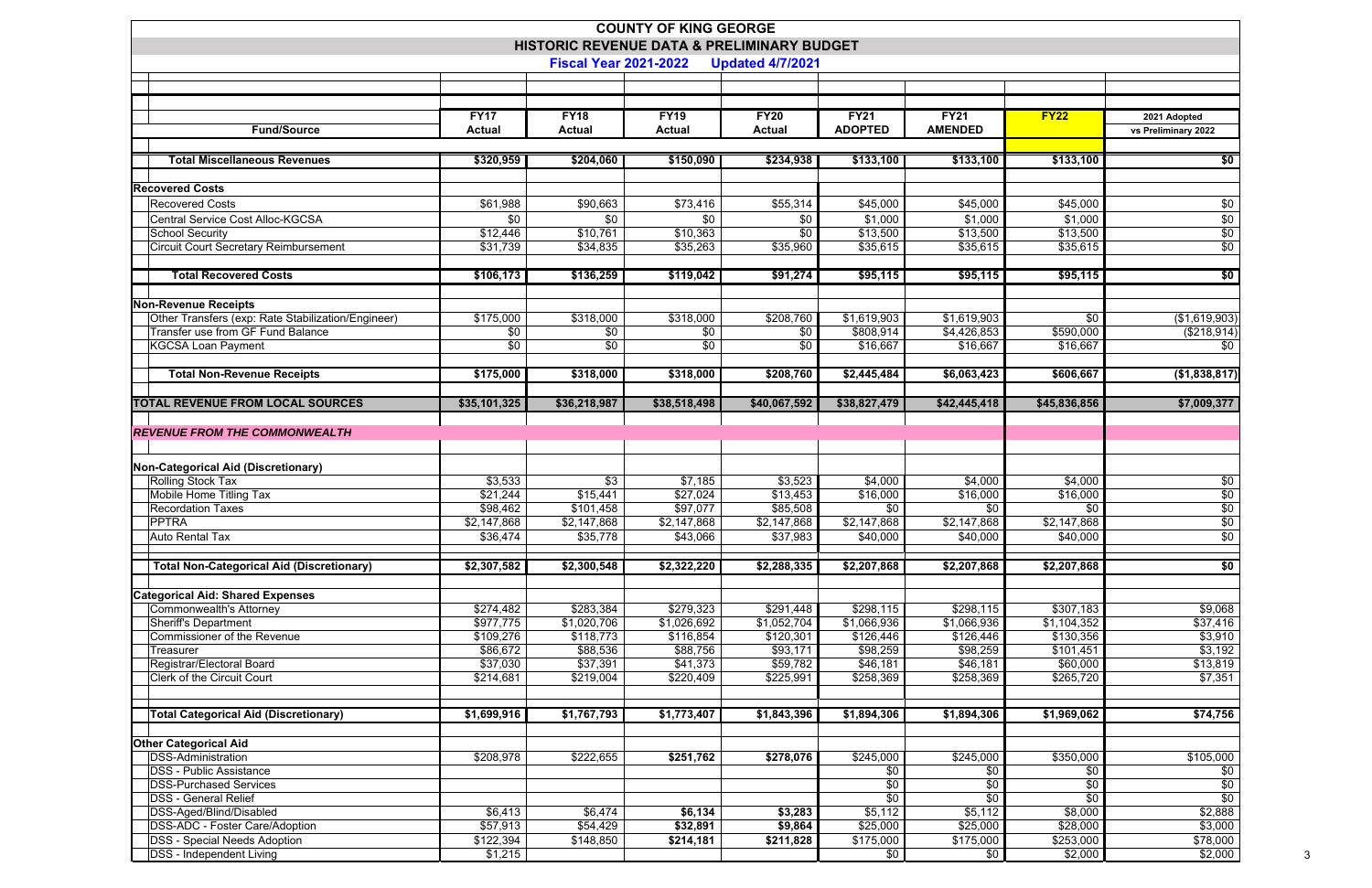| <b>COUNTY OF KING GEORGE</b>                          |                      |                              |               |                         |                          |                     |                     |                          |  |  |  |
|-------------------------------------------------------|----------------------|------------------------------|---------------|-------------------------|--------------------------|---------------------|---------------------|--------------------------|--|--|--|
| <b>HISTORIC REVENUE DATA &amp; PRELIMINARY BUDGET</b> |                      |                              |               |                         |                          |                     |                     |                          |  |  |  |
|                                                       |                      | <b>Fiscal Year 2021-2022</b> |               | <b>Updated 4/7/2021</b> |                          |                     |                     |                          |  |  |  |
|                                                       |                      |                              |               |                         |                          |                     |                     |                          |  |  |  |
|                                                       |                      |                              |               |                         |                          |                     |                     |                          |  |  |  |
|                                                       | <b>FY17</b>          | <b>FY18</b>                  | <b>FY19</b>   | <b>FY20</b>             | <b>FY21</b>              | <b>FY21</b>         | FY22                | 2021 Adopted             |  |  |  |
| <b>Fund/Source</b>                                    | <b>Actual</b>        | <b>Actual</b>                | <b>Actual</b> | <b>Actual</b>           | <b>ADOPTED</b>           | <b>AMENDED</b>      |                     | vs Preliminary 2022      |  |  |  |
|                                                       |                      |                              |               |                         |                          |                     |                     |                          |  |  |  |
| DSS - Day Care                                        |                      |                              |               |                         | \$0                      | \$0                 | \$0                 | \$0                      |  |  |  |
| <b>DSS - JOBS Purchased Service (VIEW)</b>            | \$4,527              | \$5,294                      | \$2,361       | \$8,997                 | \$3,500                  | \$3,500             | \$3,500             | $\sqrt{60}$              |  |  |  |
| <b>DSS - Family Preservation (SSBG)</b>               | \$1,245              | \$1,773                      | \$1,596       | \$907                   | \$1,600                  | \$1,600             | \$2,000             | \$400                    |  |  |  |
| Children's Services Act                               | \$1,397,337          | \$1,463,885                  | \$1,449,803   | \$1,653,031             | $\overline{\$1,815,817}$ | \$1,815,817         | \$2,368,000         | \$552,183                |  |  |  |
| <b>Health Department</b>                              |                      | \$40,892                     | \$21,832      | \$34,144                | \$19,500                 | \$19,500            | \$25,000            | \$5,500                  |  |  |  |
| VA Juvenile Community Crime (CHINS)                   | \$11,721             | \$13,023                     | \$15,258      |                         | \$15,258                 | \$15,258            | \$15,258            | \$0                      |  |  |  |
| <b>Victim Witness Grant State</b>                     | \$29,628             | \$14,935                     | \$17,173      | \$17,173                | \$70,000                 | \$70,000            | \$20,000            | ( \$50,000)              |  |  |  |
| <b>Technology Trust Funds</b>                         |                      | \$15,043                     | \$11,261      | \$19,849                | \$15,000                 | \$15,000            | \$15,000            | \$0                      |  |  |  |
| Va Dept of Fire - Aid to Localities (ATL)             | \$76,533             | \$78,845                     | \$81,631      | \$85,897                | \$83,631                 | \$83,631            | \$85,000            | \$1,369                  |  |  |  |
| Justice Assistance Grant (JAG)                        | \$1,507              | \$0                          |               |                         | \$0                      | \$0                 | \$0                 | \$0                      |  |  |  |
| DUI Enforcement grant/Speed Grant (See Federal)       |                      |                              |               |                         | \$0                      | \$0                 | \$0                 | $\overline{60}$          |  |  |  |
| Litter Control                                        | \$4,522              | \$3,235                      | \$5,510       | \$3,153                 | \$5,510                  | \$5,510             | \$4,350             | (\$1,160)                |  |  |  |
| Rescue Squad Assistance - MDT                         |                      | \$0                          |               | \$0                     | \$0                      | \$32,000            | \$0                 | $\sqrt{60}$              |  |  |  |
| Resuce Squad Assitance - Stretchers                   |                      | $\overline{30}$              |               |                         | \$0                      | \$10,455            | \$0                 | $\sqrt{60}$              |  |  |  |
| Records preservation grant (Clerk)                    | \$14,080             | \$10,598                     |               | \$13,611                | $\sqrt{6}$               | \$0                 | $\sqrt{$11,000}$    | \$11,000                 |  |  |  |
| Other                                                 | \$14,298             |                              |               |                         | $\sqrt[6]{}$             |                     | \$0                 | $\overline{30}$          |  |  |  |
| <b>CARES - Registrar</b>                              |                      |                              |               |                         |                          | \$53,406            | \$0                 | $\overline{60}$          |  |  |  |
| SRO (State)                                           |                      |                              |               |                         | \$0                      | \$39,171            | \$41,445            | \$41,445<br>\$0          |  |  |  |
| Wireless board grant<br>Miscellaneous Grants Other    | \$91,764             | \$92,992                     | \$83,973      | \$87,804                | \$85,440                 | \$85,440            | \$85,440            | \$50,000                 |  |  |  |
|                                                       | \$213,909            | \$64,990                     | \$95,156      | \$89,115                | \$35,000                 | \$35,000            | \$85,000            |                          |  |  |  |
| <b>Total Other Categorical Aid (Discretionary)</b>    |                      |                              |               |                         |                          |                     | \$3,401,993         | \$801,625                |  |  |  |
|                                                       | \$2,257,982          | \$2,237,915                  | \$2,290,522   | \$2,516,731             | \$2,600,368              | \$2,735,400         |                     |                          |  |  |  |
|                                                       |                      |                              |               |                         |                          |                     |                     |                          |  |  |  |
| TOTAL REVENUE FROM THE COMMONWEALTH                   | \$6,265,480          | \$6,306,256                  | \$6,386,149   | \$6,648,463             | \$6,702,542              | \$6,837,574         | \$7,578,923         | \$876,381                |  |  |  |
|                                                       |                      |                              |               |                         |                          |                     |                     |                          |  |  |  |
| <b>REVENUE FROM THE FEDERAL GOVERNMENT</b>            |                      |                              |               |                         |                          |                     |                     |                          |  |  |  |
|                                                       |                      |                              |               |                         |                          |                     |                     |                          |  |  |  |
| <b>Categorical Aid</b>                                |                      |                              |               |                         |                          |                     |                     |                          |  |  |  |
| DSS-Administration                                    | \$753,346            | \$763,813                    | \$806,282     | \$864,360               | \$820,500                | \$820,500           | \$893,000           | $\sqrt{$72,500}$         |  |  |  |
| <b>DSS-Public Assistance</b>                          |                      | \$0                          |               |                         | \$0                      | \$0                 | \$0                 | \$0                      |  |  |  |
| <b>DSS-Purchased Services</b>                         | \$5,544              | \$7,493                      | \$11,227      | \$7,032                 | \$9,825                  | \$9,825             | \$9,825             | $\sqrt{6}$               |  |  |  |
| <b>DSS-ADC - Foster Care/Adoption</b>                 | \$57,632             | \$54,360                     | \$32,848      | \$9,984                 | \$30,000                 | \$30,000            | \$30,000            | $\sqrt{60}$              |  |  |  |
| <b>DSS - Special Needs Adoption</b>                   | \$81,196             | \$108,768                    | \$171,792     | \$179,583               | \$165,000                | \$165,000           | \$207,000           | \$42,000                 |  |  |  |
| DSS - Day Care                                        |                      | \$0                          | \$576         | \$0                     | \$0                      | \$0                 | \$0                 | \$0                      |  |  |  |
| <b>DSS - JOBS Purchased Service</b>                   | \$6,610              | \$7,673                      | \$3,421       | \$3,780                 | \$5,500                  | \$5,500             | \$5,500             | \$0                      |  |  |  |
| <b>DSS</b> - Family Preservation                      | \$11,908             | \$14,000                     | \$12,601      | \$7,157                 | \$12,000                 | \$12,000            | \$15,000            | \$3,000                  |  |  |  |
| <b>DSS</b> - Independent Living                       | \$4,102              | \$0                          |               |                         | \$0                      | \$0                 | \$2,000             | \$2,000                  |  |  |  |
| Law Enforcement Related Aid (DUI/Speed Grant)         | \$13,166             | \$9,475                      | \$9,623       | \$16,779                | \$9,000                  | \$9,000             | \$11,000            | \$2,000                  |  |  |  |
| Emergency Services (LEMPG)                            | \$12,820             | \$17,489                     | \$18,294      | \$26,252                | \$18,200                 | \$18,200            | \$18,200            | \$0                      |  |  |  |
| Miscellaneous EMS Grants<br>VPA Cost Allocation       |                      | \$32,292                     | \$29,980      |                         | \$1,500<br>\$26,000      | \$1,500             | \$1,500<br>\$26,000 | $\sqrt{6}$               |  |  |  |
| <b>Other Federal Aid</b>                              | \$24,682<br>\$32,461 | \$25,825<br>\$3,326          | \$3,812       | \$3,305                 | \$3,500                  | \$26,000<br>\$3,500 | \$3,500             | $\sqrt{6}$<br>$\sqrt{6}$ |  |  |  |
| Safer Grant                                           |                      | \$121,490                    | \$234,088     | \$235,799               | \$61,186                 | \$61,186            | \$61,186            | \$0                      |  |  |  |
| <b>Recruitment Grant</b>                              |                      | \$84,136                     | \$38,053      | \$43,437                | \$38,688                 | \$38,688            | \$38,688            |                          |  |  |  |
| <b>FEMA AFG Firefighter Grant</b>                     |                      | \$0                          |               |                         | \$0                      | \$209,100           | \$0                 | $\$0$<br>$\sqrt{6}$      |  |  |  |
| Four for Life/RASF Grant/VDFP Training Grant          |                      |                              |               |                         | \$0                      | \$0                 | \$0                 | $\overline{50}$          |  |  |  |
| Victim Witness Grant Federal                          |                      | \$44,804                     | \$52,500      | \$52,500                | \$0                      | \$0                 | \$54,000            | \$54,000                 |  |  |  |
| <b>CDBG Project Faith Grant/Planning</b>              |                      |                              | \$8,405       |                         | $\sqrt{60}$              | $\sqrt{6}$          | \$0                 | \$0                      |  |  |  |
| <b>Total Categorical Aid</b>                          | \$1,003,468          | \$1,294,942                  | \$1,433,502   | \$1,449,969             | \$1,200,899              | \$1,409,999         | \$1,376,399         | \$175,500                |  |  |  |
| <b>TOTAL REVENUE FROM THE FEDERAL GOV'T</b>           | \$1,003,468          | \$1,294,942                  | \$1,433,502   | \$1,449,969             | \$1,200,899              | \$1,409,999         | \$1,376,399         | \$175,500                |  |  |  |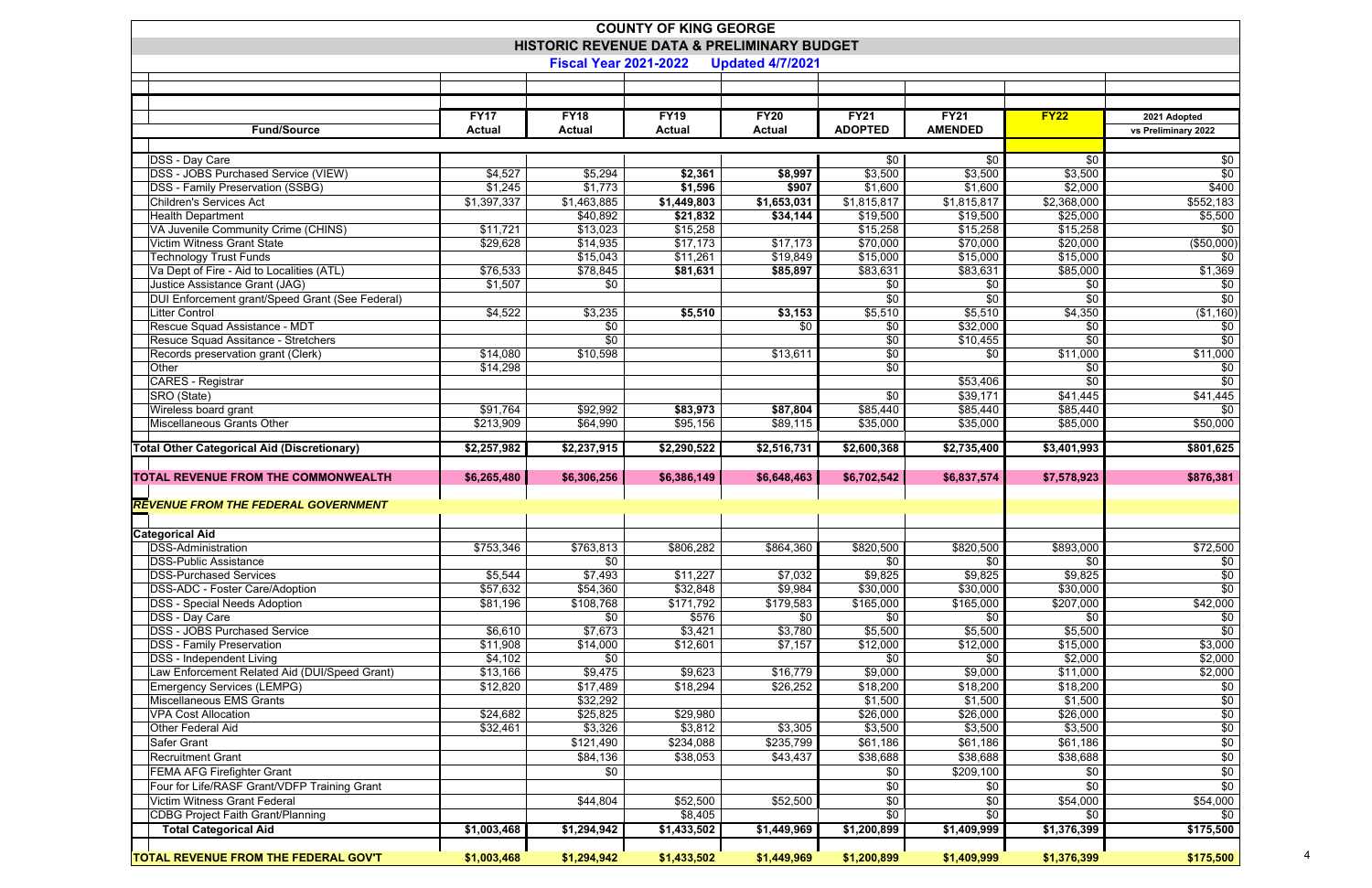|                                                                  |                              |                              | <b>COUNTY OF KING GEORGE</b><br>HISTORIC REVENUE DATA & PRELIMINARY BUDGET |                              |                               |                               |                 |                                     |
|------------------------------------------------------------------|------------------------------|------------------------------|----------------------------------------------------------------------------|------------------------------|-------------------------------|-------------------------------|-----------------|-------------------------------------|
|                                                                  |                              | <b>Fiscal Year 2021-2022</b> |                                                                            | <b>Updated 4/7/2021</b>      |                               |                               |                 |                                     |
|                                                                  |                              |                              |                                                                            |                              |                               |                               |                 |                                     |
| <b>Fund/Source</b>                                               | <b>FY17</b><br><b>Actual</b> | <b>FY18</b><br><b>Actual</b> | <b>FY19</b><br><b>Actual</b>                                               | <b>FY20</b><br><b>Actual</b> | <b>FY21</b><br><b>ADOPTED</b> | <b>FY21</b><br><b>AMENDED</b> | <b>FY22</b>     | 2021 Adopted<br>vs Preliminary 2022 |
|                                                                  |                              |                              |                                                                            |                              |                               |                               |                 |                                     |
|                                                                  |                              |                              |                                                                            |                              |                               |                               |                 |                                     |
| <b>TOTAL GENERAL FUND</b>                                        | \$42,370,273                 | \$43,820,184                 | \$46,338,149                                                               | \$48,166,024                 | \$46,730,920                  | \$50,692,991                  | \$54,792,178    | \$8,061,258                         |
|                                                                  |                              |                              |                                                                            |                              |                               |                               |                 |                                     |
| <b>SMOOT LIBRARY FUND 120</b>                                    |                              |                              |                                                                            |                              |                               |                               |                 |                                     |
| <b>REVENUE FROM LOCAL SOURCES</b>                                |                              |                              |                                                                            |                              |                               |                               |                 |                                     |
| <b>Revenue From Use of Money &amp; Property</b>                  |                              |                              |                                                                            |                              |                               |                               |                 |                                     |
| Revenue From Use Of Money                                        | \$28,536                     | \$27,613                     | \$27,175                                                                   | \$26,839                     | \$29,000                      | $\sqrt{$29,000}$              | \$29,000        | $\sqrt{50}$                         |
| <b>Total Use of Money &amp; Property</b>                         | \$28,536                     | \$27,613                     | \$27,175                                                                   | \$26,839                     | \$29,000                      | \$29,000                      | \$29,000        | \$0                                 |
| <b>Miscellaneous Revenue</b><br>Miscellaneous Income             | \$34,947                     | \$28,743                     | \$22,259                                                                   | \$17,554                     | \$30,000                      | \$30,000                      | \$30,000        | \$0                                 |
| Gifts/Donations From Private Sources/E-Rate                      |                              |                              | \$2,520                                                                    | \$2,520                      |                               |                               |                 |                                     |
| <b>Total Miscellaneous Revenues</b>                              | \$34,947                     | \$28,743                     | \$24,779                                                                   | \$20,074                     | \$30,000                      | \$30,000                      | \$30,000        | \$0                                 |
| <b>Non-Revenue Receipts</b>                                      |                              |                              |                                                                            |                              |                               |                               |                 |                                     |
| <b>Transfer from General Fund</b>                                | \$351,554                    | \$375,610                    | \$379,420                                                                  | \$416,474                    | \$468,550                     | \$473,471                     | \$461,950       | (\$6,600)                           |
| <b>Total Revenue Receipts</b>                                    | \$351,554                    | \$375,610                    | \$379,420                                                                  | \$416,474                    | \$468,550                     | \$473,471                     | \$461,950       | ( \$6,600)                          |
| <b>TOTAL REVENUE FROM LOCAL SOURCES</b>                          | \$415,038                    | \$431,966                    | \$431,374                                                                  | \$463,387                    | \$527,550                     | \$532,471                     | \$520,950       | ( \$6,600)                          |
| <b>REVENUE FROM THE COMMONWEALTH</b>                             |                              |                              |                                                                            |                              |                               |                               |                 |                                     |
| <b>Other Categorical Aid</b><br>Library - State Aid              | \$97,915                     | \$99,903                     | \$103,485                                                                  | \$124,952                    | \$101,847                     | \$128,645                     | \$140,596       | \$38,749                            |
|                                                                  |                              |                              |                                                                            |                              |                               |                               |                 |                                     |
| <b>Total Categorical Aid (Discretionary)</b>                     | \$97,915                     | \$99,903                     | \$103,485                                                                  | \$124,952                    | \$101,847                     | \$128,645                     | \$140,596       | \$38,749                            |
| <b>TOTAL REVENUE FROM THE COMMONWEALTH</b>                       | \$97,915                     | \$99,903                     | \$103,485                                                                  | \$124,952                    | \$101,847                     | \$128,645                     | \$140,596       | \$38,749                            |
| <b>TOTAL SMOOT LIBRARY FUND</b>                                  |                              |                              |                                                                            |                              |                               |                               |                 |                                     |
|                                                                  | \$512,953                    | \$531,869                    | \$534,859                                                                  | \$588,339                    | \$629,397                     | \$661,116                     | \$661,546       | \$32,149                            |
| <b>SPECIAL REVENUE FUNDS</b>                                     |                              |                              |                                                                            |                              |                               |                               |                 |                                     |
|                                                                  |                              |                              |                                                                            |                              |                               |                               |                 |                                     |
| <b>WIRELESS AUTHORITY 211</b>                                    |                              |                              |                                                                            |                              |                               |                               |                 |                                     |
| Revenue From Use Of Money                                        | $\sqrt{60}$                  | $\sqrt{60}$                  |                                                                            | $\sqrt[6]{}$                 | $\overline{60}$               | $\overline{60}$               | \$0             | $\sqrt{50}$                         |
| <b>Non-Revenue Receipts</b><br><b>Transfer from General Fund</b> | \$0                          | \$0                          |                                                                            | \$0                          | \$0                           | \$0                           | \$0             | $\sqrt{6}$                          |
| <b>Fund Balance</b>                                              |                              |                              |                                                                            |                              | $\sqrt{60}$                   | $\sqrt{60}$                   | $\overline{50}$ | \$0                                 |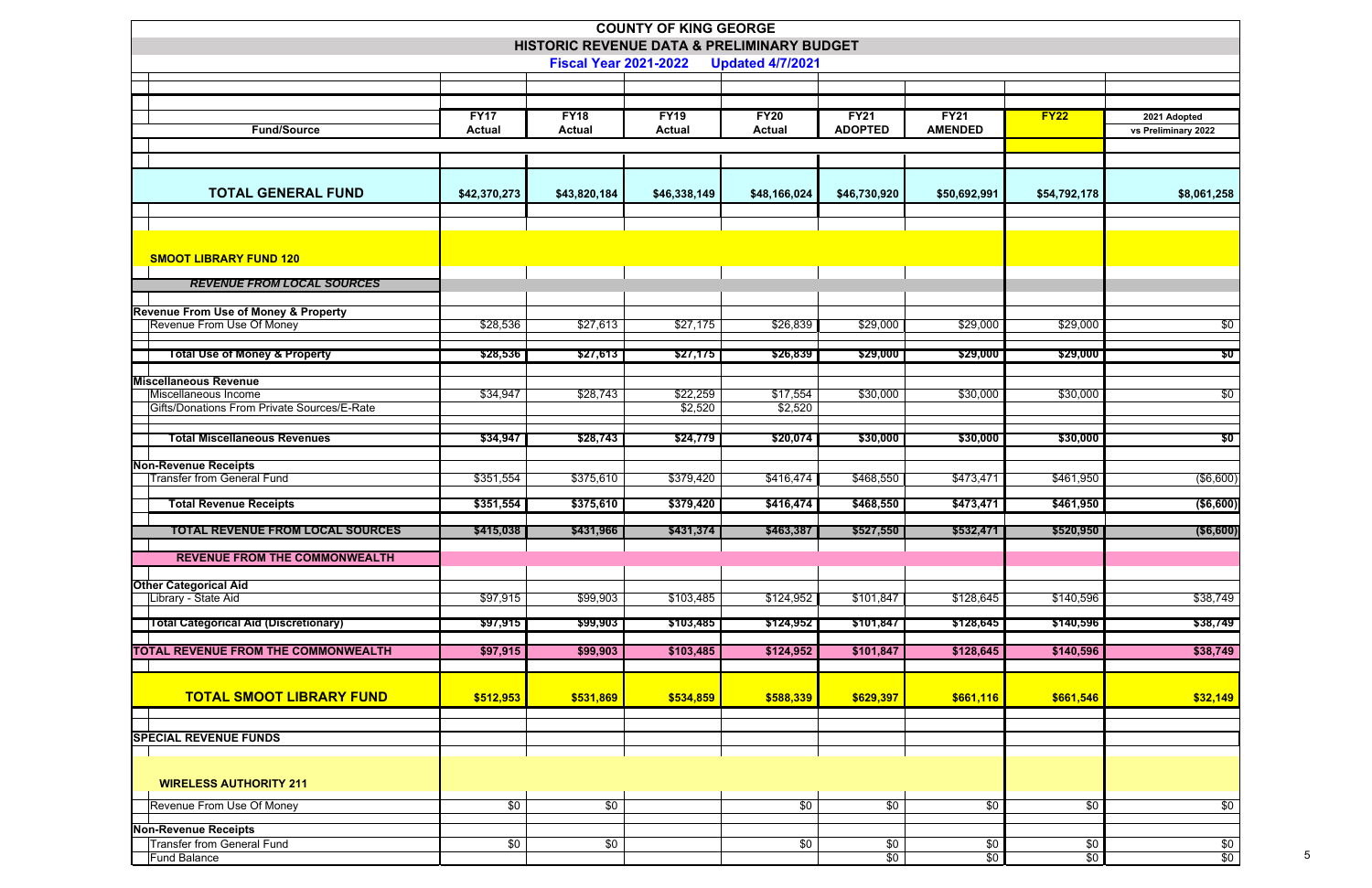| <b>COUNTY OF KING GEORGE</b><br>HISTORIC REVENUE DATA & PRELIMINARY BUDGET<br><b>Fiscal Year 2021-2022</b><br><b>Updated 4/7/2021</b> |                  |               |               |               |                   |                |                 |                     |  |  |
|---------------------------------------------------------------------------------------------------------------------------------------|------------------|---------------|---------------|---------------|-------------------|----------------|-----------------|---------------------|--|--|
|                                                                                                                                       |                  |               |               |               |                   |                |                 |                     |  |  |
|                                                                                                                                       | <b>FY17</b>      | <b>FY18</b>   | <b>FY19</b>   | <b>FY20</b>   | <b>FY21</b>       | <b>FY21</b>    | FY22            | 2021 Adopted        |  |  |
| <b>Fund/Source</b>                                                                                                                    | <b>Actual</b>    | <b>Actual</b> | <b>Actual</b> | <b>Actual</b> | <b>ADOPTED</b>    | <b>AMENDED</b> |                 | vs Preliminary 2022 |  |  |
|                                                                                                                                       |                  |               |               |               |                   |                |                 |                     |  |  |
| <b>Transfer from CIP</b>                                                                                                              |                  |               |               |               |                   |                |                 | $\overline{50}$     |  |  |
| <b>TOTAL WIRELESS AUTHORITY</b>                                                                                                       | \$0              | \$0           | \$0           | \$0           | \$0               | \$0            | \$0             | \$0                 |  |  |
|                                                                                                                                       |                  |               |               |               |                   |                |                 |                     |  |  |
| <b>RECREATION ACTIVITY FUND 204</b>                                                                                                   |                  |               |               |               |                   |                |                 |                     |  |  |
| <b>Program Fees</b>                                                                                                                   |                  |               |               |               |                   |                |                 |                     |  |  |
| <b>General Program Fees</b>                                                                                                           | \$288,758        | \$304,702     | \$347,459     | \$273,084     | $\sqrt{$279,609}$ | \$279,609      | \$280,809       | \$1,200             |  |  |
| <b>Athletic Program Fees</b>                                                                                                          | \$196,076        | \$173,637     | \$180,930     | \$153,759     | \$181,111         | \$181,111      | \$184,586       | \$3,475             |  |  |
| <b>Total Program Fees</b>                                                                                                             | \$484,834        | \$478,339     | \$528,389     | \$426,843     | \$460,720         | \$460,720      | \$465,395       | \$4,675             |  |  |
|                                                                                                                                       |                  |               |               |               |                   |                |                 |                     |  |  |
| <b>Miscellaneous Revenue</b><br>Miscellaneous Income                                                                                  | \$0              | \$487         | \$2,804       | \$282         | \$0               | \$0            | \$0             | \$0                 |  |  |
| <b>Gifts/Donations From Private Sources</b>                                                                                           |                  |               |               |               | $\overline{50}$   | $\sqrt{6}$     | \$0             | \$0                 |  |  |
|                                                                                                                                       |                  |               |               |               |                   |                |                 |                     |  |  |
| <b>Total Miscellaneous Revenues</b>                                                                                                   | $\overline{\$0}$ | \$487         | \$2,804       | \$282         | $\frac{1}{6}$     | \$0            | \$0             | \$0                 |  |  |
| <b>Non-Revenue Receipts</b>                                                                                                           |                  |               |               |               |                   |                |                 |                     |  |  |
| <b>Transfer from General Fund</b>                                                                                                     | $\sqrt{60}$      | \$20,000      |               |               | $\sqrt{60}$       | \$0            | $\overline{60}$ | \$0                 |  |  |
| Reserve Balance                                                                                                                       |                  |               |               |               | \$0               | \$0            | \$0             | $\sqrt{60}$         |  |  |
| <b>Total Revenue Receipts</b>                                                                                                         | \$0              | \$20,000      | \$0           | \$0           | \$0               | \$0            | \$0             | \$0                 |  |  |
|                                                                                                                                       |                  |               |               |               |                   |                |                 |                     |  |  |
| <b>TOTAL RECREATION ACTIVITY FUND</b>                                                                                                 | \$484,834        | \$498,827     | \$531,193     | \$427,124     | \$460,720         | \$460,720      | \$465,395       | \$4,675             |  |  |
|                                                                                                                                       |                  |               |               |               |                   |                |                 |                     |  |  |
| <b>LAW ENFORCEMENT PROJECT 205</b>                                                                                                    |                  |               |               |               |                   |                |                 |                     |  |  |
| <b>Various Revenues</b>                                                                                                               |                  |               |               |               |                   |                |                 |                     |  |  |
| Drug Asset Seizure Forfeitures                                                                                                        | \$0              | \$0           | \$0           | \$2,444       | \$0               | \$0            | \$0             | \$0                 |  |  |
| Miscellaneous                                                                                                                         | $\overline{50}$  | \$627         | \$4,203       | \$3,230       | $\sqrt{$0}$       | \$0            | \$0             | $\sqrt{6}$          |  |  |
| Donations                                                                                                                             | \$8,161          | \$6,490       | \$7,613       | \$422         | \$11,500          | \$11,500       | \$11,500        | $\overline{60}$     |  |  |
| <b>Total Miscellaneous Revenues</b>                                                                                                   | \$8,161          | \$7,116       | \$11,816      | \$6,096       | \$11,500          | \$11,500       | \$11,500        | \$0                 |  |  |
| Non-Revenue receipts                                                                                                                  |                  |               |               |               |                   |                |                 |                     |  |  |
| <b>Reserve Balance</b>                                                                                                                | \$0              | \$0           | \$0           | \$0           | \$30,465          | \$30,465       | \$0             | (\$30,465)          |  |  |
|                                                                                                                                       |                  |               |               |               |                   |                |                 |                     |  |  |
| <b>REVENUE FROM THE COMMONWEALTH</b>                                                                                                  |                  | \$0           | \$0           | \$0           | \$30,465          | \$30,465       | \$0             |                     |  |  |
| Drug Asset Seizure Forfeitures                                                                                                        | \$7,872          | \$13,613      | \$1,369       | \$4,274       | \$0               |                | \$0             | \$0                 |  |  |
| <b>AFG Grant/Federal</b>                                                                                                              |                  |               |               |               |                   | \$0            |                 |                     |  |  |
| <b>TOTAL REVENUE FROM THE COMMONWEALTH/FEDERA</b>                                                                                     | \$7,872          | \$13,613      | \$1,369       | \$4,274       | \$0               | \$0            | \$0             | \$0                 |  |  |
|                                                                                                                                       |                  |               |               |               |                   |                |                 |                     |  |  |
| TOTAL LAW ENFORCEMENT PROJECT FUND                                                                                                    | \$16,033         | \$20,729      | \$13,185      | \$10,371      | \$41,965          | \$41,965       | \$11,500        | (\$30,465)          |  |  |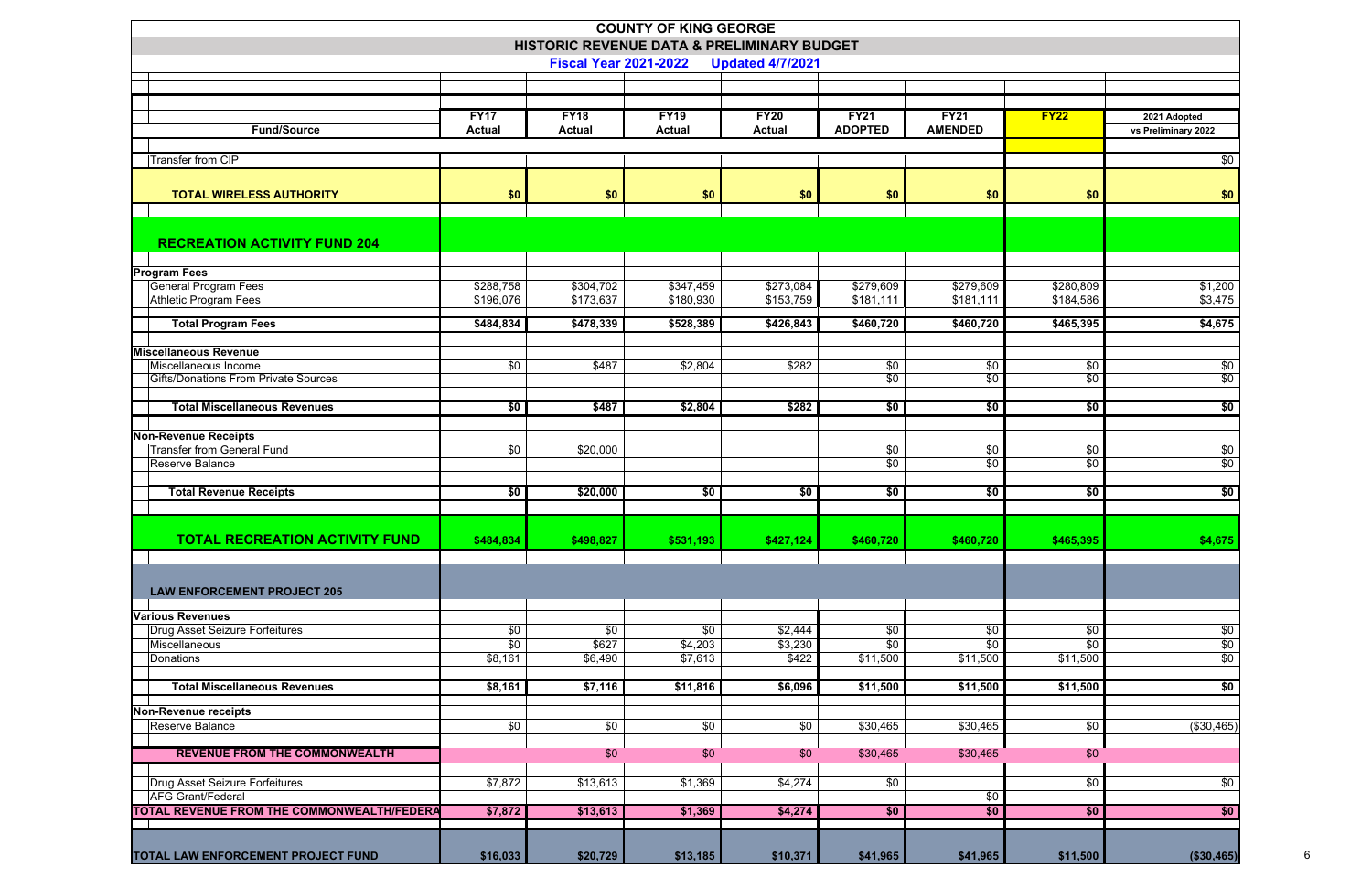|                                                  |               |                                            | <b>COUNTY OF KING GEORGE</b> |                         |                |                |             |                     |
|--------------------------------------------------|---------------|--------------------------------------------|------------------------------|-------------------------|----------------|----------------|-------------|---------------------|
|                                                  |               | HISTORIC REVENUE DATA & PRELIMINARY BUDGET |                              |                         |                |                |             |                     |
|                                                  |               | <b>Fiscal Year 2021-2022</b>               |                              | <b>Updated 4/7/2021</b> |                |                |             |                     |
|                                                  |               |                                            |                              |                         |                |                |             |                     |
|                                                  |               |                                            |                              |                         |                |                |             |                     |
|                                                  | <b>FY17</b>   | <b>FY18</b>                                | <b>FY19</b>                  | <b>FY20</b>             | <b>FY21</b>    | <b>FY21</b>    | FY22        | 2021 Adopted        |
| <b>Fund/Source</b>                               | <b>Actual</b> | <b>Actual</b>                              | <b>Actual</b>                | <b>Actual</b>           | <b>ADOPTED</b> | <b>AMENDED</b> |             | vs Preliminary 2022 |
|                                                  |               |                                            |                              |                         |                |                |             |                     |
|                                                  |               |                                            |                              |                         |                |                |             |                     |
| <b>TOTAL SPECIAL REVENUE FUNDS</b>               | \$500,867     | \$519,556                                  | \$544,378                    | \$437,495               | \$502,685      | \$502,685      | \$476,895   | (\$25,790)          |
|                                                  |               |                                            |                              |                         |                |                |             |                     |
|                                                  |               |                                            |                              |                         |                |                |             |                     |
|                                                  |               |                                            |                              |                         |                |                |             |                     |
| <b>CAPITAL IMPROVEMENT PROJECTS FUND 302</b>     |               |                                            |                              |                         |                |                |             |                     |
|                                                  |               |                                            |                              |                         |                |                |             |                     |
| <b>REVENUE FROM LOCAL SOURCES</b>                |               |                                            |                              |                         |                |                |             |                     |
| Permits, Privilege Fees & Regulatory Licenses    |               |                                            |                              |                         |                |                |             |                     |
| Landfill Host Fees                               | \$7,766,916   | \$8,109,356                                | \$9,345,293                  | \$8,749,929             | \$6,400,000    | \$6,400,000    | \$6,800,000 | \$400,000           |
| Landfill Fees - Beneficial Use                   | \$259,728     | \$241,181                                  | \$162,986                    | \$13,303                | \$250,000      | \$250,000      | \$0         | (\$250,000)         |
| Waste to Energy Facility                         | \$136,819     | \$69,938                                   | \$57,879                     | \$20,158                | \$300,000      | \$300,000      | \$0         | (\$300,000)         |
| Landfill Fees - Expansion                        | \$0           | \$500,000                                  | \$500,000                    | \$500,000               | \$500,000      | \$500,000      | \$500,000   | $\overline{50}$     |
| <b>Total Permits, Fees &amp; Licenses</b>        | \$8,163,462   | \$8,920,475                                | \$10,066,158                 | \$9,283,391             | \$7,450,000    | \$7,450,000    | \$7,300,000 | (\$150,000)         |
| <b>Revenue From Use of Money &amp; Property</b>  |               |                                            |                              |                         |                |                |             |                     |
| Revenue From Use Of Money                        | \$45,648      | \$287,609                                  | \$930,133                    | \$640,101               | \$50,000       | \$50,000       | \$50,000    | \$0                 |
| Revenue From Use Of Property                     |               |                                            |                              |                         |                |                |             |                     |
|                                                  |               |                                            |                              |                         |                |                |             |                     |
| <b>Total Use of Money &amp; Property</b>         | \$45,648      | \$287,609                                  | \$930,133                    | \$640,101               | \$50,000       | \$50,000       | \$50,000    | \$0                 |
| <b>Miscellaneous Revenue</b>                     |               |                                            |                              |                         |                |                |             |                     |
| Miscellaneous Income/Bond Proceeds&Premium       | \$0           | \$22,234,974                               | \$400                        | \$19,060,835            |                |                | \$0         |                     |
| <b>Gifts/Donations From Private Sources</b>      |               |                                            |                              |                         |                |                |             |                     |
| <b>Total Miscellaneous Revenues</b>              | \$0           | \$22,234,974                               | \$400                        | \$19,060,835            | \$0            | \$0            | \$0         | \$0                 |
|                                                  |               |                                            |                              |                         |                |                |             |                     |
| <b>Non-Revenue Receipts</b><br><b>Transfers</b>  | \$1,171,713   |                                            |                              | \$0                     |                | \$0            |             |                     |
| <b>Transfer from Schools</b>                     |               | \$2,501,100<br>\$112,781                   | \$2,018,082                  |                         |                |                |             |                     |
| <b>Total Revenue Receipts</b>                    | \$1,171,713   | \$2,613,881                                | \$2,018,082                  |                         | \$0            | \$0            | \$0         | \$0                 |
|                                                  |               |                                            |                              |                         |                |                |             |                     |
| <b>TOTAL REVENUE FROM LOCAL SOURCES</b>          | \$9,380,823   | \$34,056,939                               | \$13,014,773                 | \$28,984,326            | \$7,500,000    | \$7,500,000    | \$7,350,000 | (\$150,000)         |
|                                                  |               |                                            |                              |                         |                |                |             |                     |
| <b>REVENUE FROM THE COMMONWEALTH</b>             |               |                                            |                              |                         |                |                |             |                     |
| <b>Categorical Aid</b>                           |               |                                            |                              |                         |                |                |             |                     |
| Grants                                           |               |                                            |                              |                         |                | \$0            |             |                     |
| <b>Total Categorical Aid (Non-Discretionary)</b> | \$0           | \$0                                        | \$0                          | \$0                     | \$0            | \$0            | \$0         | \$0                 |
|                                                  |               |                                            |                              |                         |                |                |             |                     |
| <b>TOTAL REVENUE FROM THE COMMONWEALTH</b>       | \$0           | \$0                                        | \$0                          | \$0                     | \$0            | \$0            | \$0         | \$0                 |
| <b>REVENUE FROM THE FEDERAL GOVN'T</b>           |               |                                            |                              |                         |                |                |             |                     |
| <b>JLUS</b>                                      |               | \$0                                        | \$258,068                    |                         |                |                |             |                     |
| Community Development Block Grant                |               | \$0                                        | \$0                          |                         |                |                |             |                     |
| QSCB Subsidy                                     | \$197,838     | \$198,475                                  | \$199,325                    | \$200,744               | \$197,000      | \$197,000      | \$197,000   | \$0                 |
| <b>Fire Grant</b>                                | \$387,329     | \$10,490                                   | \$4,000                      |                         |                |                |             |                     |
| <b>Total Categorical Aid (Non-Discretionary)</b> | \$585,167     | \$208,965                                  | \$461,393                    | \$200,744               | \$197,000      | \$197,000      | \$197,000   | \$0                 |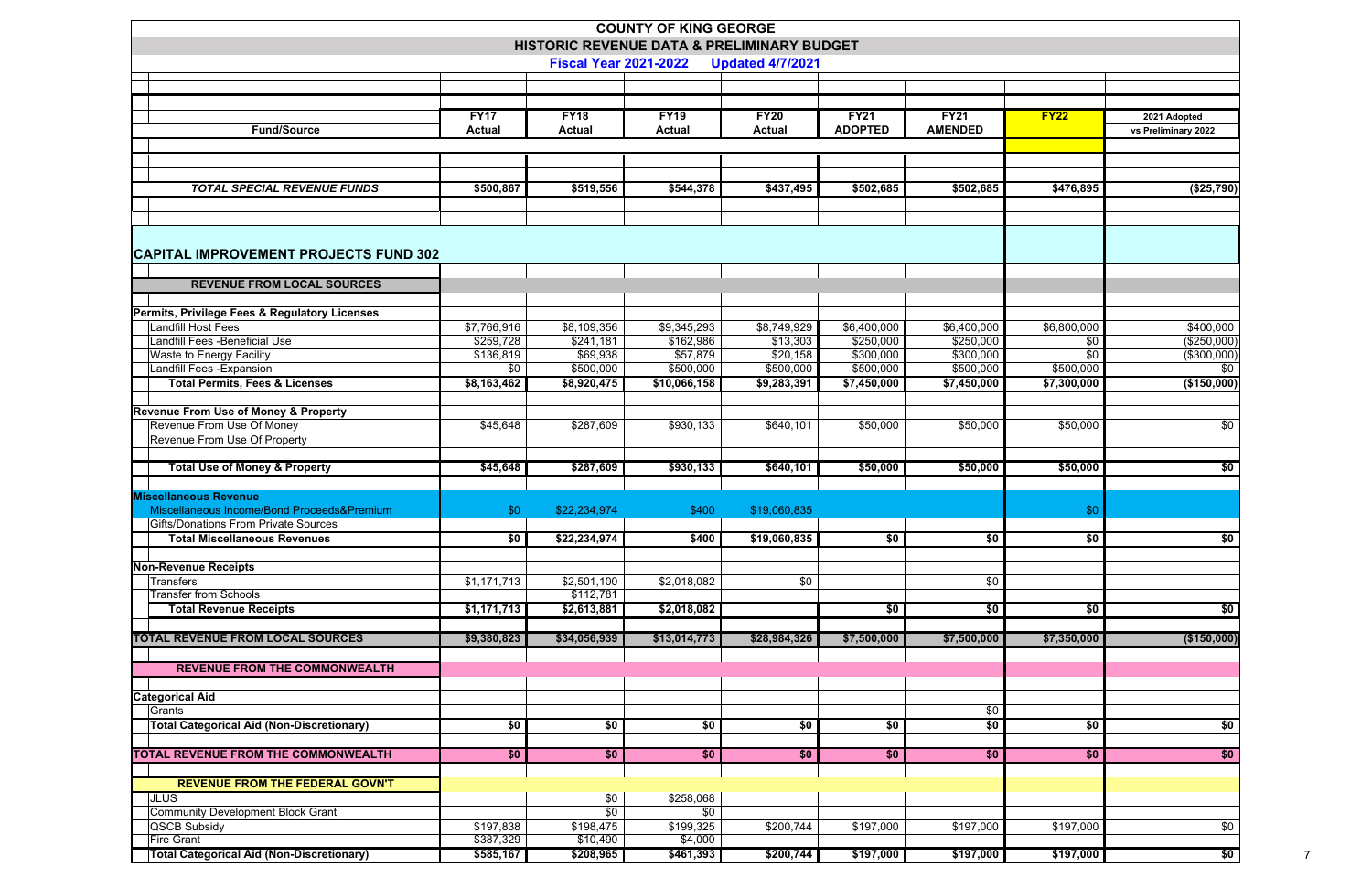|                                                 |                      |                              | <b>COUNTY OF KING GEORGE</b>               |                         |                      |                      |                      |                     |
|-------------------------------------------------|----------------------|------------------------------|--------------------------------------------|-------------------------|----------------------|----------------------|----------------------|---------------------|
|                                                 |                      | <b>Fiscal Year 2021-2022</b> | HISTORIC REVENUE DATA & PRELIMINARY BUDGET | <b>Updated 4/7/2021</b> |                      |                      |                      |                     |
|                                                 |                      |                              |                                            |                         |                      |                      |                      |                     |
|                                                 |                      |                              |                                            |                         |                      |                      |                      |                     |
|                                                 | <b>FY17</b>          | <b>FY18</b>                  | <b>FY19</b>                                | <b>FY20</b>             | <b>FY21</b>          | <b>FY21</b>          | <b>FY22</b>          | 2021 Adopted        |
| <b>Fund/Source</b>                              | <b>Actual</b>        | <b>Actual</b>                | <b>Actual</b>                              | <b>Actual</b>           | <b>ADOPTED</b>       | <b>AMENDED</b>       |                      | vs Preliminary 2022 |
|                                                 |                      |                              |                                            |                         |                      |                      |                      |                     |
| <b>TOTAL REVENUE FROM THE FEDERAL GOVN'T</b>    | \$585,167            | \$208,965                    | \$461,393                                  | \$200,744               | \$197,000            | \$197,000            | \$197,000            | \$0                 |
|                                                 |                      |                              |                                            |                         |                      |                      |                      |                     |
| <b>TOTAL CAPITAL IMPROVEMENTS FUND</b>          | \$9,965,990          | \$34,265,904                 | \$13,476,166                               | \$29,185,070            | \$7,697,000          | \$7,697,000          | \$7,547,000          | (\$150,000)         |
|                                                 |                      |                              |                                            |                         |                      |                      |                      |                     |
|                                                 |                      |                              |                                            |                         |                      |                      |                      |                     |
|                                                 |                      |                              |                                            |                         |                      |                      |                      |                     |
|                                                 |                      |                              |                                            |                         |                      |                      |                      |                     |
| <b>SCHOOL OPERATING FUND</b>                    |                      |                              |                                            |                         |                      |                      |                      |                     |
| <b>REVENUE FROM LOCAL SOURCES</b>               |                      |                              |                                            |                         |                      |                      |                      |                     |
|                                                 |                      |                              |                                            |                         |                      |                      |                      |                     |
| <b>Revenue From Use Of Money &amp; Property</b> |                      |                              |                                            |                         |                      |                      |                      |                     |
| Revenue From Use Of Property                    | \$9,690              | \$34,535                     | \$29,080                                   | \$10,680                | \$25,000             | \$25,000             | \$25,000             | \$0                 |
|                                                 |                      |                              |                                            |                         |                      |                      |                      |                     |
| <b>Total Use of Money &amp; Property</b>        | \$9,690              | \$34,535                     | \$29,080                                   | \$10,680                | \$25,000             | \$25,000             | \$25,000             | \$0                 |
| <b>Charges For Services</b>                     |                      |                              |                                            |                         |                      |                      |                      |                     |
| Special Fees From Pupils                        | \$3,405              | \$95                         | \$0                                        | \$0                     | \$5,000              | \$5,000              | \$5,000              | \$0                 |
| <b>Transportation of Pupils</b><br>Drivers Ed   | \$28,037<br>\$18,560 | \$22,455<br>\$21,350         | \$26,510<br>\$21,575                       | \$27,862<br>\$19,425    | \$25,000<br>\$35,000 | \$25,000<br>\$35,000 | \$25,000<br>\$35,000 | $\sqrt{6}$<br>\$0   |
|                                                 |                      |                              |                                            |                         |                      |                      |                      |                     |
| <b>Total Charges for Services</b>               | \$50,002             | \$43,900                     | \$48,085                                   | \$47,287                | \$65,000             | \$65,000             | \$65,000             | \$0                 |
| <b>Miscellaneous Revenue</b>                    |                      |                              |                                            |                         |                      |                      |                      |                     |
| Miscellaneous Income                            | \$81,733             | \$21,739                     | \$77,140                                   | \$98,933                | \$20,000             | \$20,000             | \$20,000             | \$0                 |
|                                                 |                      |                              |                                            |                         |                      |                      |                      |                     |
| <b>Total Miscellaneous Revenues</b>             | \$81,733             | \$21,739                     | \$77,140                                   | \$98,933                | \$20,000             | \$20,000             | \$20,000             | \$0                 |
| <b>Recovered Costs</b>                          |                      |                              |                                            |                         |                      |                      |                      |                     |
| Reimbursements & Recoveries                     | \$3,629              | \$84,865                     | \$22,536                                   | \$26,697                | \$70,000             | \$70,000             | \$70,000             | \$0                 |
| Tuition from Other Co/City                      | \$46,060             | \$50,600                     | \$46,090                                   | \$46,060                | \$50,000             | \$50,000             | \$50,000             | \$0                 |
|                                                 |                      |                              |                                            |                         |                      |                      |                      |                     |
| <b>Total Recovered Costs</b>                    | \$49,689             | \$135,465                    | \$68,626                                   | \$72,757                | \$120,000            | \$120,000            | \$120,000            | \$0                 |
| <b>Non-Revenue Receipts</b>                     |                      |                              |                                            |                         |                      |                      |                      |                     |
| <b>Transfer from General Fund</b>               | \$16,613,856         | \$16,403,767                 | \$17,757,350                               | \$17,354,928            | \$17,545,584         | \$17,996,624         | \$18,000,000         | \$454,416           |
| <b>Other Finance Source</b>                     |                      |                              |                                            |                         | \$0                  | \$8,400              |                      | \$0                 |
| <b>Total Revenue Receipts</b>                   | \$16,613,856         | \$16,403,767                 | \$17,757,350                               | \$17,354,928            | \$17,545,584         | \$18,005,024         | \$18,000,000         | \$454,416           |
|                                                 |                      |                              |                                            |                         |                      |                      |                      |                     |
| <b>TOTAL REVENUE FROM LOCAL SOURCES</b>         | \$16,804,970         | \$16,639,406                 | \$17,980,280                               | \$17,584,586            | \$17,775,584         | \$18,235,024         | \$18,230,000         | \$454,416           |
| <b>REVENUE FROM THE COMMONWEALTH</b>            |                      |                              |                                            |                         |                      |                      |                      |                     |
|                                                 |                      |                              |                                            |                         |                      |                      |                      |                     |
| <b>Categorical Aid</b>                          |                      |                              |                                            |                         | \$0                  | \$0                  | \$0                  | \$0                 |
| Sales Tax SOQ                                   | \$4,739,256          | \$4,539,060                  | \$4,987,683                                | \$5,401,739             | \$5,565,258          | \$5,565,258          | \$5,565,258          | \$0                 |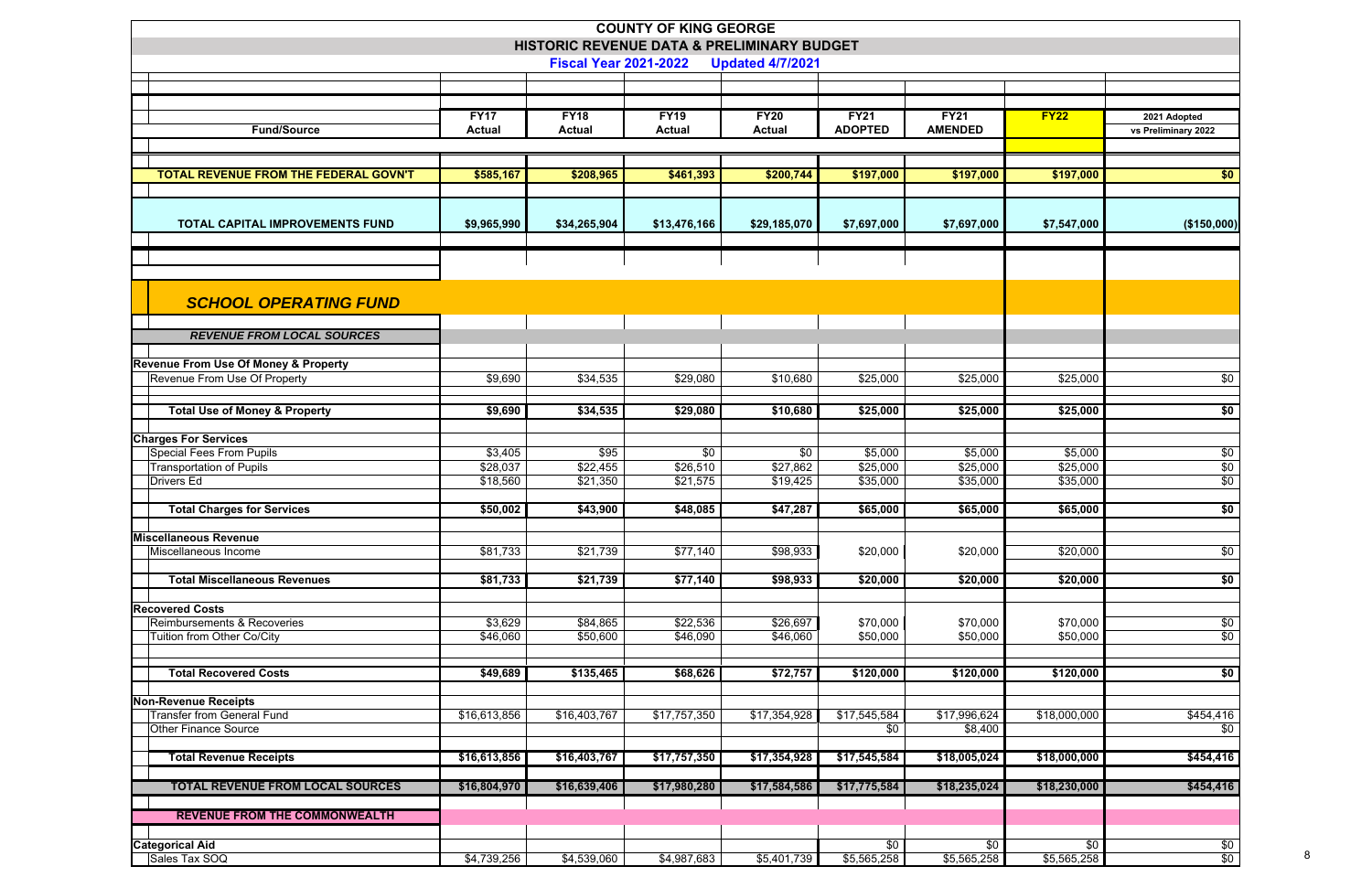| <b>COUNTY OF KING GEORGE</b>                              |                        |                              |                                            |                         |                        |                         |                        |                        |  |  |
|-----------------------------------------------------------|------------------------|------------------------------|--------------------------------------------|-------------------------|------------------------|-------------------------|------------------------|------------------------|--|--|
|                                                           |                        |                              | HISTORIC REVENUE DATA & PRELIMINARY BUDGET |                         |                        |                         |                        |                        |  |  |
|                                                           |                        | <b>Fiscal Year 2021-2022</b> |                                            | <b>Updated 4/7/2021</b> |                        |                         |                        |                        |  |  |
|                                                           |                        |                              |                                            |                         |                        |                         |                        |                        |  |  |
|                                                           |                        |                              |                                            |                         |                        |                         |                        |                        |  |  |
|                                                           | <b>FY17</b>            | <b>FY18</b>                  | <b>FY19</b>                                | <b>FY20</b>             | <b>FY21</b>            | <b>FY21</b>             | FY22                   | 2021 Adopted           |  |  |
| <b>Fund/Source</b>                                        | <b>Actual</b>          | <b>Actual</b>                | <b>Actual</b>                              | <b>Actual</b>           | <b>ADOPTED</b>         | <b>AMENDED</b>          |                        | vs Preliminary 2022    |  |  |
|                                                           |                        |                              |                                            |                         |                        |                         |                        |                        |  |  |
| <b>Basic School Aid -SOQ</b>                              | \$12,525,013           | \$12,984,241                 | \$13,375,700                               | \$13,331,422            | \$15,053,914           | \$15,053,914            | \$16,849,543           | $\sqrt{$1,795,629}$    |  |  |
| <b>ISAEP</b>                                              | \$8,418                | \$8,294                      | \$8,355                                    | \$8,387                 | \$8,386                | \$8,386                 | \$8,386                | \$0                    |  |  |
| <b>Remedial summer school SOQ</b>                         | \$57,773               | \$55,233                     | \$48,639                                   | \$68,610                | \$86,140               | \$86,140                | \$86,140               | $\sqrt{6}$             |  |  |
| <b>Gifted Education - SOQ</b>                             | \$128,696              | \$132,689                    | \$135,474                                  | \$134,145               | \$146,179              | \$146,179               | \$146, 179             | $\overline{50}$        |  |  |
| <b>Remedial Education - SOQ</b>                           | \$343,189<br>\$0       | \$353,838                    | \$322,429                                  | \$325,781               | \$325,454<br>\$23,602  | \$325,454               | \$325,454<br>\$23,602  | $\overline{50}$        |  |  |
| <b>Foster Care</b><br><b>Special Education-SOQ</b>        | \$1,340,584            | \$14,934<br>\$1,382,179      | \$17,965<br>\$1,483,584                    | \$8,018<br>\$1,607,054  | \$1,749,360            | \$23,602<br>\$1,749,360 | \$1,749,360            | $\overline{50}$<br>\$0 |  |  |
| <b>Textbook Payment SOQ</b>                               | \$205,542              | \$303,471                    | \$272,818                                  | \$275,655               | \$296,412              | \$296,412               | \$296,412              | \$0                    |  |  |
| <b>Vocational Education - SOQ</b>                         | \$115,290              | \$118,867                    | \$138,184                                  | \$139,620               | \$173,759              | \$173,759               | \$173,759              | \$0                    |  |  |
| Fringe Benefits - Group Life - SOQ                        | \$48,261               | \$49,758                     | \$48,771                                   | \$49,278                | \$55,162               | \$55,162                | \$55,162               | \$0                    |  |  |
| <b>Social Security - SOQ</b>                              | \$710,509              | \$732,555                    | \$734,272                                  | \$744,643               | \$791,571              | \$791,571               | \$791,571              | \$0                    |  |  |
| <b>VRS Retirement-SOQ</b>                                 | \$1,466,598            | \$1,680,730                  | \$1,622,984                                | \$1,642,594             | $\sqrt{$1,842,401}$    | \$1,842,401             | \$1,842,401            | \$0                    |  |  |
| Preschool Initative (new 2013)                            | \$62,093               | \$62,093                     | \$63,554                                   | \$63,554                | \$238,326              | \$238,326               | \$238,326              | $\sqrt{6}$             |  |  |
| <b>Early Reading Intervention</b>                         | \$59,996               | \$78,616                     | \$96,546                                   | \$117,534               | \$125,361              | \$125,361               | \$125,361              | $\sqrt{6}$             |  |  |
| <b>Lottery Proceeds</b>                                   | \$229,719              | \$758,457                    | \$986,660                                  | \$1,002,010             | \$1,035,511            | \$1,035,511             | \$1,035,511            | \$0                    |  |  |
| Special Ed - Homebound                                    | \$18,411               | \$15,415                     | \$12,753                                   | \$17,515                | \$17,816               | \$17,816                | \$17,816               | $\overline{$}0$        |  |  |
| At-risk<br>K-3 Class Size reduction                       | \$236,954<br>\$463,982 | \$244,873<br>\$478,561       | \$199,489<br>\$172,556                     | \$219,522<br>\$182,382  | \$388,010<br>\$202,062 | \$388,010<br>\$202,062  | \$388,010<br>\$202,062 | \$0<br>\$0             |  |  |
| English Second Lanquage SOQ (ESL)                         | \$15,161               | \$23,253                     | \$25,768                                   | \$29,570                | \$38,408               | \$38,408                | \$38,408               | $\sqrt{6}$             |  |  |
| Technology                                                | \$0                    | \$407,620                    | \$320,400                                  | \$487,200               | $\overline{$}180,000$  | \$180,000               | \$180,000              | $\sqrt{6}$             |  |  |
| <b>Career &amp; Tech Education</b>                        | \$11,793               | \$0                          | \$0                                        | \$0                     | \$8,002                | \$8,002                 | \$8,002                | $\sqrt{6}$             |  |  |
| Other/Misc                                                | \$64,863               | \$58,485                     | \$56,420                                   | \$64,300                | \$9,379                | \$9,379                 | \$9,379                | \$0                    |  |  |
| <b>Compensation Supplement</b>                            | \$0                    | \$120,199                    | \$0                                        | \$763,183               | \$0                    | \$0                     | \$0                    | \$0                    |  |  |
| <b>SOL Algebra Readiness</b>                              | \$44,569               | \$48,244                     | \$38,210                                   | \$40,996                | \$49,747               | \$49,747                | \$49,747               | $\sqrt{6}$             |  |  |
| Medicaid                                                  | \$312,900              | \$273,171                    | \$260,310                                  | \$279,168               | \$0                    | \$0                     | \$0                    | \$0                    |  |  |
| <b>Special Education Foster Care</b>                      | \$15,198               | \$8,090                      | \$5,548                                    | \$0                     | $\sqrt{6}$             | \$0                     | $\sqrt{6}$             | \$0                    |  |  |
| Total Categorical Aid (Non-Discretionary)                 | \$23,224,768           | $\sqrt{24,932,926}$          | \$25,435,072                               | $\sqrt{$27,003,881}$    | \$28,410,220           | \$28,410,220            | \$30,205,849           | \$1,795,629            |  |  |
| <b>TOTAL REVENUE FROM THE COMMONWEALTH</b>                |                        |                              |                                            |                         |                        |                         |                        | \$1,795,629            |  |  |
|                                                           | \$23,224,768           | \$24,932,926                 | \$25,435,072                               | \$27,003,881            | \$28,410,220           | \$28,410,220            | \$30,205,849           |                        |  |  |
| <b>REVENUE FROM THE FEDERAL GOV'T</b>                     |                        |                              |                                            |                         |                        |                         |                        |                        |  |  |
|                                                           |                        |                              |                                            |                         |                        |                         |                        |                        |  |  |
| <b>Categorical Aid (Fund 250)</b>                         |                        |                              |                                            |                         |                        |                         |                        |                        |  |  |
| <b>NJROTC</b>                                             | \$77,864               | \$111,925                    | \$102,916                                  | \$54,122                | \$77,000               | \$77,000                | \$77,000               | \$0                    |  |  |
| <b>Emergency Aid Impact</b>                               | \$56,813               | \$93,007                     | \$196,554                                  | \$213,660               | \$45,000               | \$45,000                | \$45,000               | \$0                    |  |  |
| E-rate                                                    | \$86,957               | \$53,091                     | \$59,028                                   | \$8,280                 | \$0                    | \$0                     | \$0                    | \$0                    |  |  |
| Other/Misc                                                | \$0                    | \$443                        | \$0                                        | \$27,232                | \$3,000                | \$3,000                 | \$178,000              | \$175,000              |  |  |
|                                                           |                        |                              |                                            |                         | \$0                    |                         | \$0                    | \$0                    |  |  |
| <b>Total Fund 250 Categorical Aid (Non-Discretionary)</b> | \$221,634              | \$258,465                    | \$358,498                                  | \$303,295               | \$125,000              | \$125,000               | \$300,000              | \$175,000              |  |  |
|                                                           |                        |                              |                                            |                         |                        |                         |                        |                        |  |  |
|                                                           |                        |                              |                                            |                         |                        |                         |                        |                        |  |  |
| <b>TOTAL FUND 250 SCHOOL OPERATING FUND</b>               | \$40,251,373           | \$41,830,797                 | \$43,773,850                               | \$44,891,762            | \$46,310,804           | \$46,770,244            | \$48,735,849           | \$2,425,045            |  |  |
|                                                           |                        |                              |                                            |                         |                        |                         |                        |                        |  |  |
|                                                           |                        |                              |                                            |                         |                        |                         |                        |                        |  |  |
| <b>Categorical Aid (Fund 252)</b><br>Title I              | \$427,544              | \$414,235                    | \$439,336                                  | \$408,471               | \$454,606              | \$454,606               | \$454,606              | \$0                    |  |  |
| Title VI-B                                                | \$790,644              | \$810,792                    | \$787,115                                  | \$759,341               | \$879,545              | \$879,545               | \$879,545              | \$0                    |  |  |
| Carl Perkins (Vocational Ed)                              | \$46,008               | \$45,589                     | \$51,780                                   | \$53,827                | \$50,439               | \$50,439                | \$50,439               |                        |  |  |
| 619 Special Ed - Preschool Grant A                        | \$15,033               | \$24,907                     | \$21,494                                   | \$8,156                 | \$19,201               | \$19,201                | \$19,201               | $rac{$0}{$0}$          |  |  |
| Title II - ESEA Part A & D                                | \$81,976               | \$81,338                     | \$80,718                                   | \$58,016                | \$87,212               | \$87,212                | \$87,212               | \$0                    |  |  |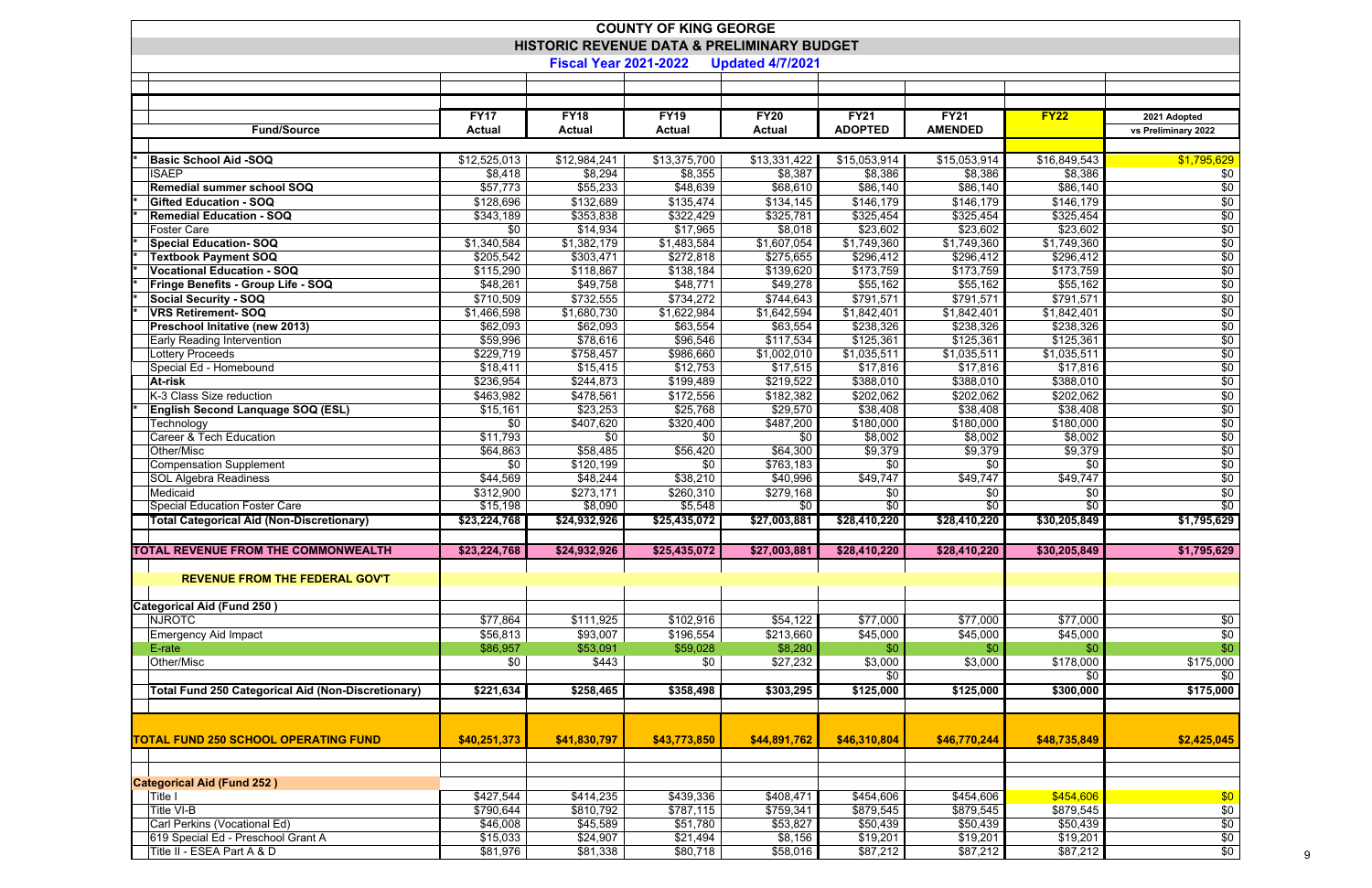|                                                           |                       | HISTORIC REVENUE DATA & PRELIMINARY BUDGET | <b>COUNTY OF KING GEORGE</b> |                         |                            |                        |                        |                       |
|-----------------------------------------------------------|-----------------------|--------------------------------------------|------------------------------|-------------------------|----------------------------|------------------------|------------------------|-----------------------|
|                                                           |                       | <b>Fiscal Year 2021-2022</b>               |                              | <b>Updated 4/7/2021</b> |                            |                        |                        |                       |
|                                                           |                       |                                            |                              |                         |                            |                        |                        |                       |
|                                                           | <b>FY17</b>           | <b>FY18</b>                                | <b>FY19</b>                  | <b>FY20</b>             | <b>FY21</b>                | <b>FY21</b>            | <b>FY22</b>            | 2021 Adopted          |
| <b>Fund/Source</b>                                        | <b>Actual</b>         | <b>Actual</b>                              | <b>Actual</b>                | <b>Actual</b>           | <b>ADOPTED</b>             | <b>AMENDED</b>         |                        | vs Preliminary 2022   |
|                                                           | \$2,630               | \$1,919                                    | \$4,675                      | \$0                     | \$0                        | \$0                    | \$0                    |                       |
| <b>Title III Early Learners</b><br>Other                  | \$10,648              | \$6,188                                    | \$4,088                      | \$20,289                | \$50,000                   | \$50,000               | \$49,171               | (\$829)               |
| Prior Year Federal Grants Carry over                      |                       | \$0                                        |                              |                         | \$0                        | \$0                    | \$0                    | \$0                   |
| Title IV                                                  |                       |                                            | \$9,917                      | \$33,290                | \$28,027                   | \$28,027               | \$28,027               | \$0                   |
|                                                           |                       |                                            |                              |                         | \$0                        | \$0                    | \$0                    |                       |
| <b>Total Fund 252 Categorical Aid (Non-Discretionary)</b> | \$1,374,483           | \$1,384,969                                | \$1,399,123                  | \$1,341,390             | \$1,569,030                | \$1,569,030            | \$1,568,201            | $($ \$829 $)$         |
|                                                           |                       |                                            |                              |                         |                            |                        |                        |                       |
| <b>Federal Stimilus ARRA Fund 251</b>                     |                       |                                            |                              |                         |                            |                        |                        |                       |
| Instruction<br><b>State Stabilization Funds</b>           |                       |                                            |                              |                         | \$0<br>\$0                 | \$0<br>\$0             | \$0<br>\$0             | \$0<br>\$0            |
|                                                           |                       |                                            |                              |                         |                            |                        |                        |                       |
| <b>Total ARRA Funds</b>                                   | \$0                   | \$0                                        | \$0                          | \$0                     | \$0                        | \$0                    | \$0                    | \$0                   |
|                                                           |                       |                                            |                              |                         |                            |                        |                        |                       |
| <b>TOTAL REVENUE FROM THE FEDERAL GOV'T</b>               | \$1,596,117           | \$1,643,434                                | \$1,757,621                  | \$1,644,685             | \$1,694,030                | \$1,694,030            | \$1,568,201            | \$174,171             |
|                                                           |                       |                                            |                              |                         |                            |                        |                        |                       |
| <b>TOTAL SCHOOL OPERATING FUND</b>                        | \$41,625,856          | \$43,215,766                               | \$45,172,973                 | \$46,233,152            | \$47,879,834               | \$48,339,274           | \$50,304,050           | \$2,424,216           |
|                                                           |                       |                                            |                              |                         |                            |                        |                        |                       |
|                                                           |                       |                                            |                              |                         |                            |                        |                        |                       |
| <b>SCHOOL CAFETERIA FUND</b>                              |                       |                                            |                              |                         |                            |                        |                        |                       |
| <b>REVENUE FROM LOCAL SOURCES</b>                         |                       |                                            |                              |                         |                            |                        |                        |                       |
|                                                           |                       |                                            |                              |                         |                            |                        |                        |                       |
| <b>Revenue From Use Of Money &amp; Property</b>           |                       |                                            |                              |                         |                            |                        |                        |                       |
| Revenue From Use Of Money<br>Revenue From Use Of Property | \$656                 | \$822                                      | \$1,151                      | \$985                   | $\sqrt{60}$<br>$\sqrt{60}$ | \$0<br>$\sqrt{6}$      | \$0<br>$\sqrt{6}$      | $\sqrt{6}$<br>\$0     |
|                                                           |                       |                                            |                              |                         |                            |                        |                        |                       |
| <b>Total Use of Money &amp; Property</b>                  | \$656                 | \$822                                      | \$1,151                      | \$985                   | \$0                        | \$0                    | $\sqrt{60}$            | $\overline{50}$       |
|                                                           |                       |                                            |                              |                         |                            |                        |                        |                       |
| <b>Charges For Services</b>                               |                       |                                            |                              |                         |                            |                        |                        |                       |
| <b>KGMS-Cafeteria Sales</b>                               | \$112,025             | \$101,749                                  | \$104,137                    | \$82,629                | \$111,800                  | \$111,800              | \$120,000              | \$8,200               |
| <b>KGES-Cafeteria Sales</b>                               | \$116,407             | \$114,882                                  | \$112,668                    | \$91,532                | \$132,000                  | \$132,000              | \$110,000              | (\$22,000)            |
| PES-Cafeteria Sales                                       | \$115,679             | \$122,442                                  | \$133,052                    | \$107,187               | \$110,000                  | \$110,000              | \$101,000              | (\$9,000)             |
| <b>SES-Cafeteria Sales</b><br><b>KGHS-Cafeteria Sales</b> | \$98,372<br>\$214,272 | \$109,191<br>\$193,197                     | \$116,954<br>\$223,749       | \$98,260<br>\$169,656   | \$115,000<br>\$170,000     | \$115,000<br>\$170,000 | \$110,000<br>\$215,000 | (\$5,000)<br>\$45,000 |
|                                                           |                       |                                            |                              |                         |                            |                        |                        |                       |
| <b>Total Charges for Services</b>                         | \$656,756             | \$641,462                                  | \$690,560                    | \$549,264               | \$638,800                  | \$638,800              | \$656,000              | \$17,200              |
|                                                           |                       |                                            |                              |                         |                            |                        |                        |                       |
| <b>Miscellaneous</b>                                      |                       |                                            |                              |                         |                            |                        |                        |                       |
| Miscellaneous revenue                                     | \$1,040               | \$4,058                                    | \$3,967                      | \$10,695                | \$13,200                   | \$13,200               | \$17,000               | \$3,800               |
| Reimbursements & Recoveries                               | \$10,540              | \$2,662                                    | \$2,139                      | \$1,455                 | \$0                        | \$0                    | \$0                    | \$0                   |
| <b>Total Miscellaneous Revenues</b>                       | \$11,580              | \$6,720                                    | \$6,106                      | \$12,149                | \$13,200                   | \$13,200               | \$17,000               | \$3,800               |
|                                                           |                       |                                            |                              |                         |                            |                        |                        |                       |
| <b>Non-Revenue Receipts</b>                               |                       |                                            |                              |                         |                            |                        |                        |                       |
| <b>Other Finance Source</b>                               |                       |                                            |                              |                         |                            | \$0                    |                        |                       |
| <b>Total Revenue Receipts</b>                             | \$0                   | \$0                                        | \$0                          | \$0                     | \$0                        | \$0                    | \$0                    | \$0                   |